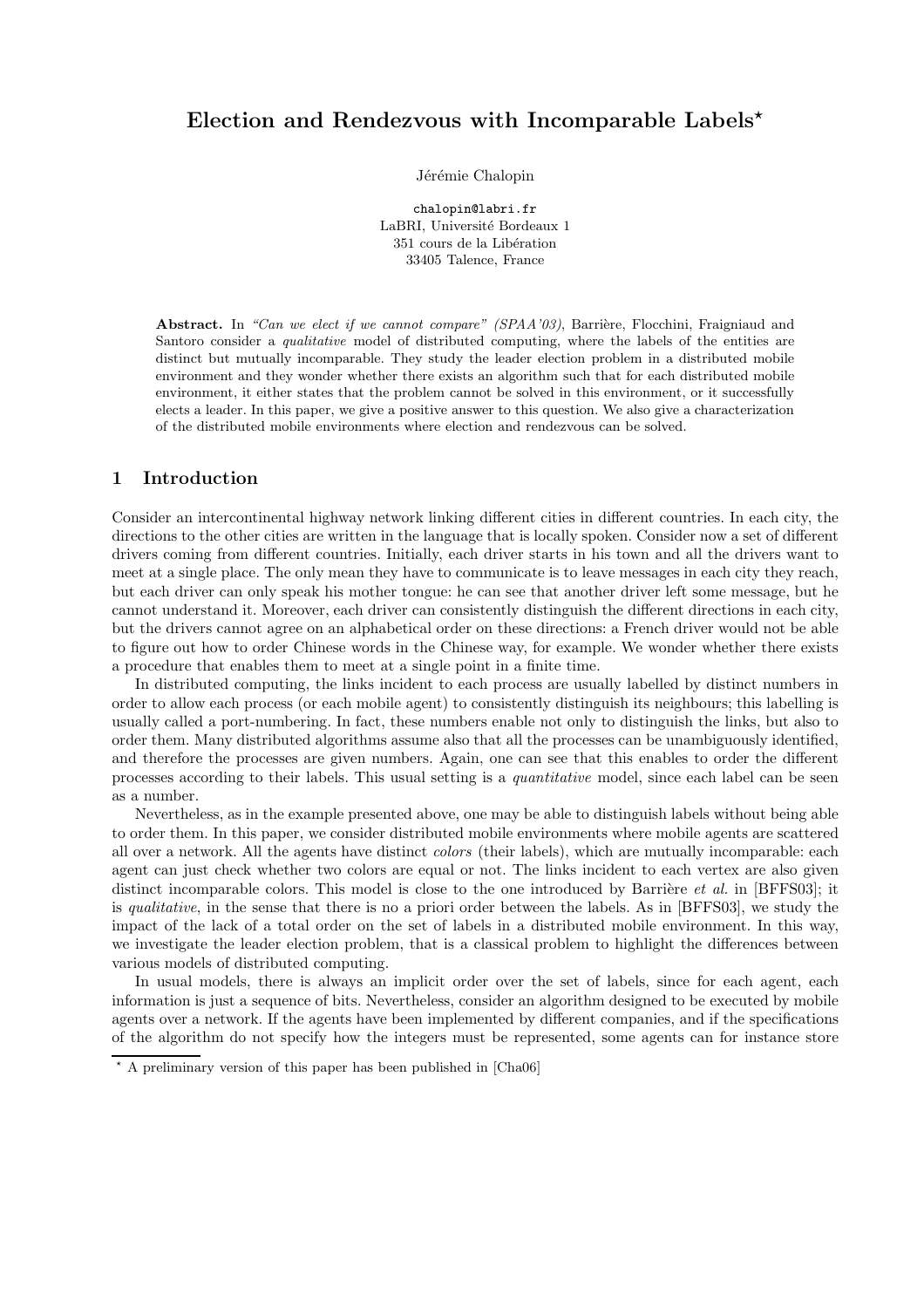numbers with most significant bit first whereas other agents store numbers with least significant bit first; in this case, the agents would not agree on the meaning of the sequence 01101. Moreover, it is always interesting to deal with algorithms that need less specifications, since they are generally more robust, and easier to implement in different models of distributed computing.

#### 1.1 The Model

In this paper, an agent is an entity which executes an algorithm: it can move from place to place (with some data and its algorithm) through communication links, it can make local computations on a place (a place provides tools for local computations: data, memories and process) and leave messages on a place.

In our model, the environment is represented by a simple undirected connected graph  $G = (V(G), E(G))$ and a set  $\mathcal E$  of mobile agents is scattered over G. We suppose that the graph G is anonymous, i.e., vertices of G do not have identities. Communications between agents is achieved through writing messages on whiteboards, where agents can read, write, and erase messages. There is one whiteboard on each vertex of  $G$ , and access to a whiteboard is in fair mutual exclusion.

Each agent  $r \in \mathcal{E}$  is initially placed on a vertex of the graph and we denote by p the injection describing the initial placement of the agents in G. The vertex  $p(r)$  is called the *homebase* of the agent  $r \in \mathcal{E}$  and we suppose that initially, the homebases are marked: they contain a marker that enables each agent to know that a place is a homebase. We will denote such a distributed mobile environment by  $(G, \mathcal{E}, p)$ .

We consider an injective function *color* that associates to each agent  $r \in \mathcal{E}$  a unique color from a set  $C_a$ . There is no a priori order on the set of colors: each agent can give its own order on the set of colors, but the agents do not necessarily agree on a particular order. If there is a message on some whiteboard, an agent can always know the color of the message (i.e., the color of its author), but it cannot understand it if the color of the message is different from its own color (i.e., it can only understand the messages it has written). We also suppose that each time an agent r is on the homebase  $p(r')$  of an agent r', it can detect the color of this homebase (i.e., the color of  $r'$ ).

In each place, the incident links are labelled by different colors that enable each agent to consistently distinguish the neighbours of the place: for each vertex u, there exists an injective function  $\delta_u$  that associates a color from a set  $C_{\delta}$  (disjoint from  $C_a$ ) to each edge incident to u. The set  $\delta = {\delta_u : u \in V(G)}$  constitutes the port-labelling of G. Thanks to this labelling  $\delta$ , each agent can make a distinction between the incident edges of each vertex. As for  $C_a$ , the agents do not agree on an a priori order on the set of colors  $C_{\delta}$ . Such a distributed colored mobile environment will be denoted by  $(G, \delta, \mathcal{E}, p, color)$ .

The agents are asynchronous, in the sense that every action they perform (computing, moving, etc.) takes a finite but otherwise unpredictable amount of time. The actions an agent  $a$  located at a node  $v$  can perform depends on the current state of a, the current state of the whiteboard at  $v$ , and the color of the port through which a entered v. According to these information, a can decide to write a message on the whiteboard of  $v$ , to leave v (through a port whose color may result from some computation), or to stay at v (for example, to wait that another agent leaves a message on the whiteboard).

As in [BFFS03], we suppose that an agent has not an initial knowledge of the network topology, neither of its size nor of the number of agents in the system. Nevertheless, the model considered in this paper is more restrictive than the one presented in  $[BFFS03]$ , since in the model of Barrière *et al.* the agents cannot agree on an order on the set of colors, but they fully understand the symbols written by the other agents. However, the necessary condition presented in our model is the same as the one presented in [BFFS03]: the results presented in this paper remain true in the model of [BFFS03].

### 1.2 Election and Rendezvous

The election problem is one of the paradigms of the theory of distributed computing, that was first posed by LeLann [LeL77]. In the distributed mobile setting, the aim of a leader election algorithm is to distinguish one agent among the others. All the agents execute the same protocol, i.e., the only initial difference between two agents is their colors. At the end of the execution of the algorithm, there is exactly one agent in the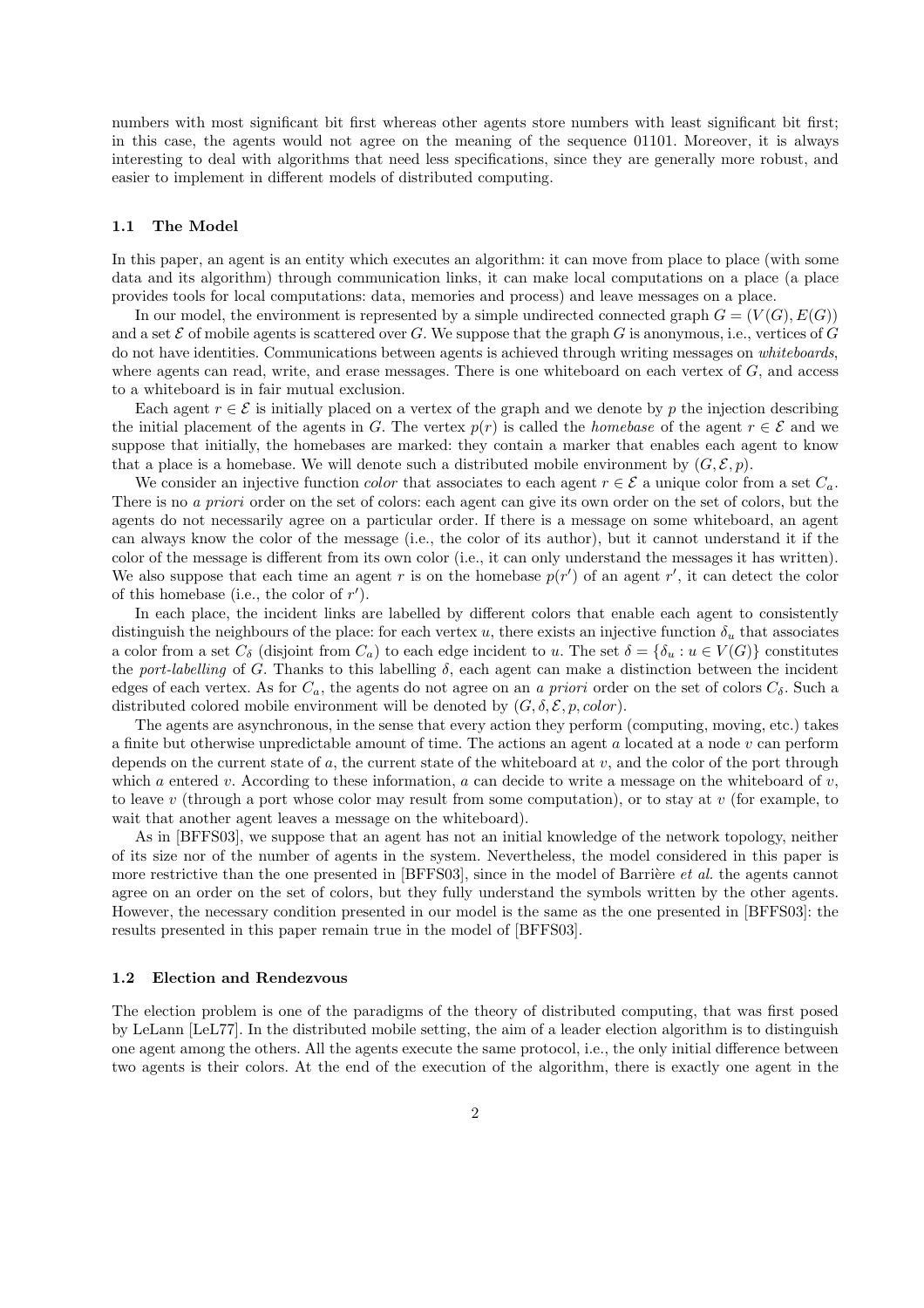state *elected*, whereas all the other agents enter the state *non-elected*. Moreover, it is supposed that once an agent enters the state elected or non-elected, it remains in such a state until the end of the computation.

Another important problem in this setting is the *rendezvous* problem. The aim of a rendezvous algorithm is to reach a configuration where all the mobile agents gather in the same place. These two problems are equivalent, since once an agent has been elected, if all the agents agree on the label elected, all the agents can gather in the homebase of the elected agent. Reversely, once all the agents have gathered in some place, the first agent that writes on the whiteboard of this place is elected, whereas all the others become non-elected. There exists a large variety of results for these problems in the mobile agent setting assuming different properties of the environment [BFFS06,DFNS05,DFP03,KKR06]. The election problem has also been extensively studied in the distributed setting, and particularly in anonymous networks, where the processes do not have distinct labels [Ang80,BCG<sup>+</sup>96,CM05,YK96,YK99].

In the model we consider, an election (or rendezvous) algorithm for a distributed mobile environment must not use some particularity of the colors used to label the ports or the agents or make any assumption on the set of colors (for example, one cannot design an algorithm that elects a red agent when there is such an agent). Consider a graph G and a set of agents  $\mathcal E$  scattered over the network according to a function p. We say that we can solve the election (resp. rendezvous) problem on  $(G, \mathcal{E}, p)$  if the problem can be solved on  $(G, \delta, \mathcal{E}, p, color)$  for all port-labellings  $\delta$  and all agent-coloring functions *color*. Note that, as for anonymous networks in the distributed setting [CM05,YK96], the protocols must not depend on the port-labelling. Indeed, the role of the port-labelling is just to enable an agent to make a distinction between the different neighbours of a vertex.

As in [BFFS03], we say that an algorithm  $\mathcal A$  is an *effective* election (resp. rendezvous) algorithm if for each distributed mobile environment  $(G, \mathcal{E}, p)$ , each port-labelling  $\delta$  and each coloring function *color*, for all the executions of A on  $(G, \delta, \mathcal{E}, p, color)$ , either all the agents detect that the election (resp. rendezvous) problem cannot be solved in  $(G, \mathcal{E}, p)$  (i.e., there does not exist any algorithm that can solve the problem in this environment), or the agents successfully elect one of them (resp. gather in some vertex). In particular, note that such an algorithm does not need any initial knowledge about the topology, the size, the diameter of the network or about the number of agents.

In the following, we will mainly focus on the election problem, but we have to keep in mind the results obtained remain true for the rendezvous problem.

### 1.3 Main Results

In this work, we give a characterization (Theorem 1) of distributed mobile environments, where the election problem can be solved.

In  $[BFFS03]$ , Barrière *et al.* wonder whether there exists an effective election algorithm for the qualitative world. The algorithm we describe gives a positive answer to this question (Theorem 2).

To obtain a necessary condition (Proposition 3), we use well-balanced automorphisms that have been introduced by Bougé in [Bou88].

Then, we show that this necessary condition is also sufficient: we use some links between fibrations and automorphisms presented in [BV02] to describe an effective algorithm in Section 4.2 that solves the election problem when the necessary condition is satisfied.

### 2 Preliminaries

### 2.1 Labelled Digraphs

In the following, we will consider directed graphs (digraphs) with multiple arcs and self-loops. A *digraph*  $D = (V(D), A(D), s_D, t_D)$  is defined by a set  $V(D)$  of vertices, a set  $A(D)$  of arcs and by two maps  $s_D$  and  $t_D$  that assign to each arc two elements of  $V(D)$ : a source and a target (in general, the subscripts will be omitted); if a is an arc, the arc a is said to be going out of  $s(a)$  and coming into  $t(a)$ . We say that  $s(a)$  is a predecessor of  $t(a)$  and that  $t(a)$  is a successor of  $s(a)$ .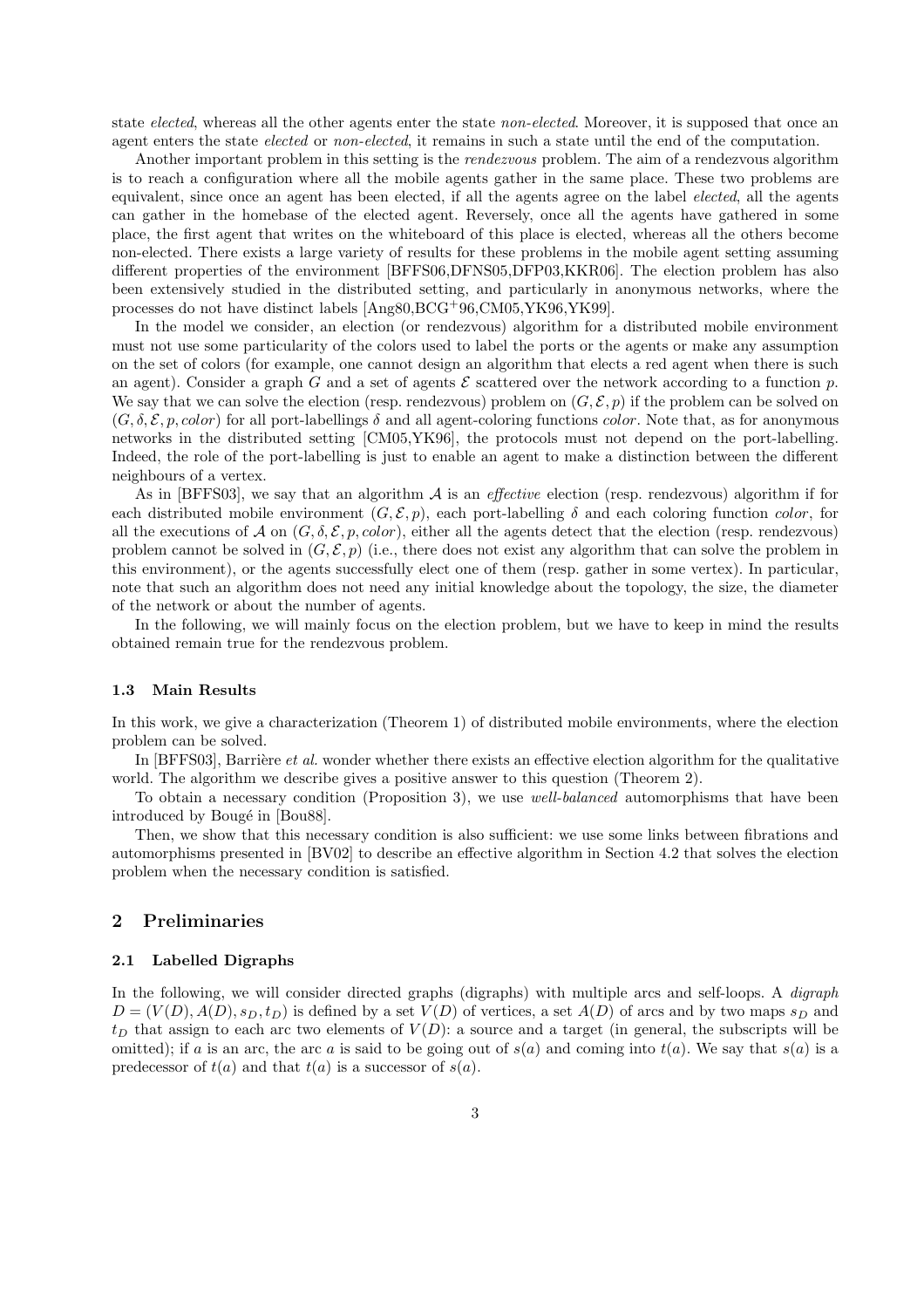A digraph D is strongly connected if for all vertices  $u, v \in V(D)$ , there exists a sequence of arcs  $a_1, a_2, \ldots a_p$ such that  $s(a_1) = u, \forall i \in [1, p-1], t(a_i) = s(a_{i+1})$  and  $t(a_p) = v$ . In the following, we will only consider strongly connected digraphs.

A symmetric digraph D is a digraph endowed with a symmetry, that is, an involution  $Sym : A(D) \rightarrow$  $A(D)$  such that for every  $a \in A(D)$ ,  $s(a) = t(Sym(a))$ .

**Definition 1.** A homomorphism  $\gamma$  between the digraph D and the digraph D' is a mapping  $\gamma: V(D) \cup$  $A(D) \to V(D') \cup A(D')$  such that for each arc  $a \in \overline{A(D)}$ ,  $\gamma(s(a)) = s(\gamma(a))$  et  $\gamma(t(a)) = t(\gamma(a))$ . An homomorphism  $\gamma$  is an isomorphism if  $\gamma$  is bijective.

Throughout the paper we will consider digraphs where the vertices and the arcs are labelled with labels from a recursive label set L. A digraph G labelled over L will be denoted by  $(D, \lambda)$ , where  $\lambda: V(D) \cup A(D) \to L$  is the labelling function. The digraph D is called the underlying digraph and the mapping  $\lambda$  is a labelling of D. A mapping  $\gamma: V(D) \cup A(D) \to V(D') \cup A(D')$  is a homomorphism from  $(D, \lambda)$  to  $(D', \lambda')$  if  $\gamma$  is a digraph homomorphism from D to D' which preserves the labelling, i.e., such that  $\lambda'(\gamma(x)) = \lambda(x)$  for every  $x \in V(D) \cup A(D)$ . Labelled digraphs will be designated by bold letters like  $\mathbf{D}, \mathbf{G}, \ldots$  If  $\mathbf{D}$  is a labelled digraph, then D denotes the underlying digraph.

Given a connected simple graph  $G = (V(G), E(G))$ , one associate a symmetric strongly connected digraph denoted by  $Dir(G)$  and defined as follows:  $V(Dir(G)) = V(G)$  and for each edge  $\{u, v\} \in E(G)$ , there exist two arcs  $a_{(u,v)}, a_{(v,u)} \in A(Dir(G))$  such that  $s(a_{(u,v)}) = t(a_{(v,u)}) = u$ ,  $t(a_{(u,v)}) = s(a_{(v,u)}) = v$  and  $Sym(a_{(u,v)}) = a_{(v,u)}$ . Note that this digraph does not contain multiple arcs or self-loop.

Given a mobile environment  $(G, \mathcal{E}, p)$ , we define the labelling function  $\chi_p$  of the vertices by  $\chi_p(v) = 1$ if there exists an agent a such that  $p(a) = v$ , and  $\chi_p(v) = 0$  otherwise. A distributed mobile environment  $(G, \mathcal{E}, p)$  can therefore be represented by the labelled digraph  $(Dir(G), \chi_n)$ .

#### 2.2 Fibrations and Coverings

The notions of fibrations and coverings are fundamental in this work; definitions and main properties are presented in [BV02].

A fibration is a homomorphism that induces a isomorphism between the incoming arcs of each vertex and the incoming arcs of its image.

**Definition 2.** A digraph D is fibred over a digraph D' via a homomorphism  $\varphi$  if  $\varphi$  is a homomorphism from D to D' such that each arc  $a' \in A(D')$  and for each vertex  $v \in \varphi^{-1}(t(a))$ , there exists a unique arc  $a \in A(D)$  such that  $t(a) = v$  and  $\varphi(a) = a'$ .

The homomorphism  $\varphi$  is then called a fibration from D to D' and the digraph D' is the base of  $\varphi$ .

The fibre over a vertex v' (resp. an arc a') of D' is the set  $\varphi^{-1}(v')$  of vertices of D (resp. the set  $\varphi^{-1}(a')$ ) of arcs of  $D$ ).

A covering projection is a fibration that also induces a isomorphism between the outgoing arcs of each vertex and the outgoing arcs of its image.

**Definition 3.** A digraph D is a covering of a digraph D' via a homomorphism  $\varphi$  if  $\varphi$  is a homomorphism from D to D' such that each arc  $a' \in A(D')$  and for each vertex  $v \in \varphi^{-1}(t(a))$  (resp.  $v \in \varphi^{-1}(s(a))$ , there exists a unique arc  $a \in A(D)$  such that  $t(a) = v$  (resp.  $s(a) = v$ ) and  $\varphi(a) = a'$ . The homomorphism  $\varphi$  is then called a covering projection from D to D'.

A symmetric covering projection is a covering projection between symmetric digraphs that preserves the function Sym.

**Definition 4.** A symmetric digraph  $D$  is a symmetric covering of a symmetric digraph  $D'$  via a homomorphism  $\varphi$  if D is a covering of D' via  $\varphi$  and if for each arc  $a \in A(D)$ ,  $\varphi(Sym(a)) = Sym(\varphi(a))$ .

The homomorphism  $\varphi$  is a symmetric covering projection from  $D$  to  $D'$ .

A digraph  $D$  is symmetric-covering-minimal if there does not exist any digraph  $D'$  not isomorphic to  $D$ such that  $\overrightarrow{D}$  is a symmetric covering of  $D'$ .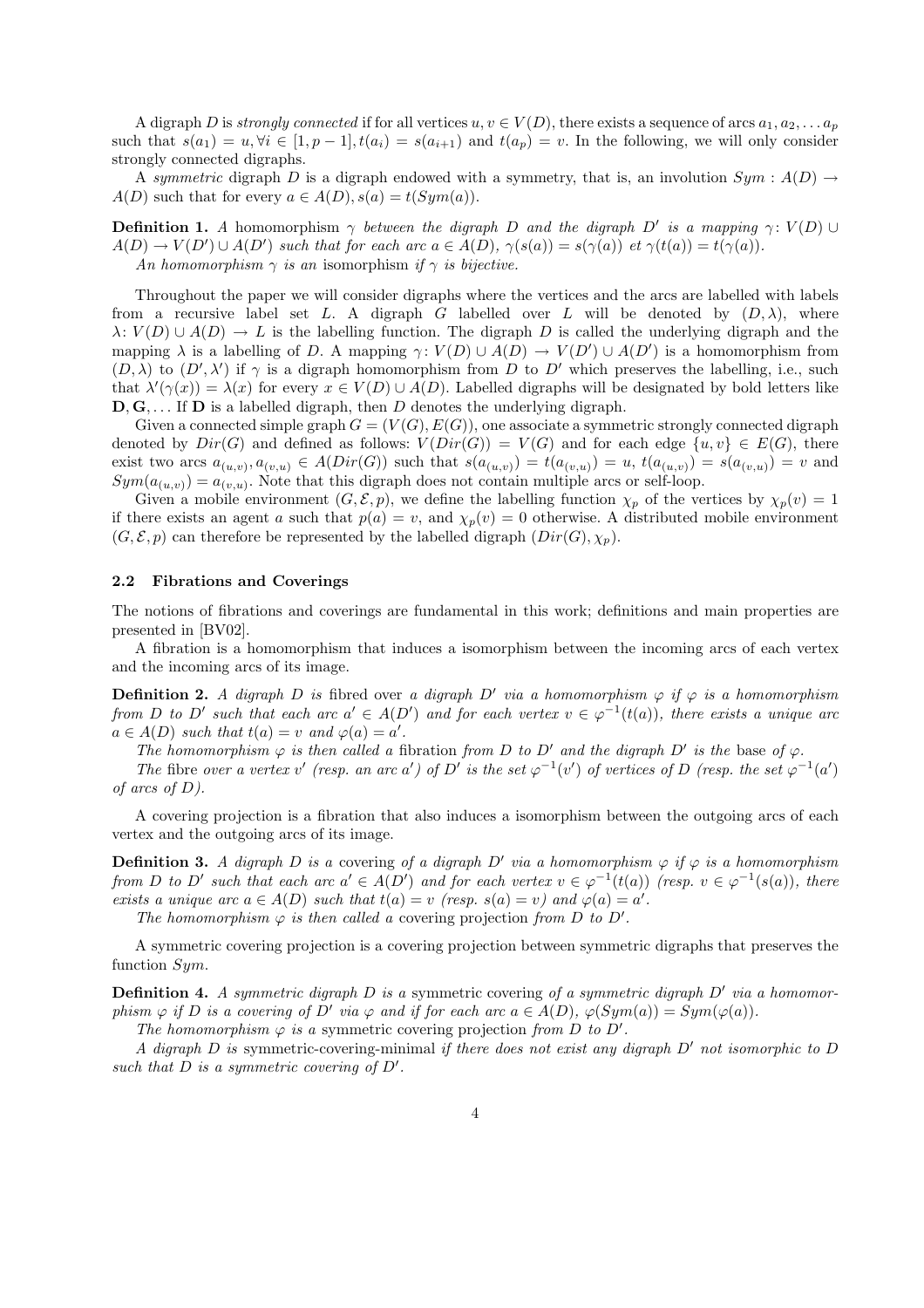An interesting property satisfied by any covering projection is that the preimage of all the vertices of the base have the same size.

**Proposition 1** ([BV02]). Given two strongly connected digraphs D and D' and a covering projection  $\varphi$ from D to D', there exists  $q \in \mathbb{N}$  such that for each  $x' \in V(D') \cup A(D')$ ,  $|\varphi^{-1}(x')| = q$ .

The notions of fibrations and coverings extend to labelled digraphs in a natural way: the homomorphisms must preserve the labelling. Examples of fibrations and coverings are given in Figures 1, 2 and 4.



Fig. 1. The digraph G is fibred over  $B_{\Gamma(G)}(G)$  via the homomorphism  $\varphi_G$  that maps each vertex of G labelled i to the unique vertex labelled i of  $B_{\Gamma(G)}(G)$ . The digraph H is a covering of  $B_{\Gamma(H)}(H)$  via the homomorphism  $\varphi_H$ defined in the same way. The digraph  $\mathbf{G}/\Gamma(\mathbf{G})$  (resp.  $\mathbf{H}/\Gamma(\mathbf{H})$ ) is the digraph whose vertices and arcs correspond to equivalence classes of vertices and arcs of **G** (resp. H) under the action of  $\Gamma(\mathbf{G})$  (resp.  $\Gamma(\mathbf{H})$ ).

#### 2.3 Fibrations, Coverings and Automorphisms

We now describe some properties of the relations that exist between fibrations and the automorphisms of a digraph. These results are described and proved in [BV02].

An *automorphism*  $\sigma$  of a digraph **G** is an isomorphism from the digraph **G** onto itself. Consider a subgroup  $\Gamma$  of the group  $\Gamma(\mathbf{G}) = Aut(\mathbf{G})$  of the automorphisms of a digraph  $\mathbf{G} = (G, \lambda)$ ; we will denote by Id the identity automorphism of  $\bf{G}$ . The action of this group on  $\bf{G}$  induces an equivalence relation over the vertices and the arcs of **G**: for each  $x, x' \in V(G) \cup A(G), x \sim_{\Gamma} x'$  if there exists  $\sigma \in \Gamma$  such that  $\sigma(x) = x'$ . The equivalence class of x is called the orbit of x and is denoted by  $[x]_r$ . Recall that an automorphism of  $(G, \lambda)$  must preserve the labelling, and therefore for all elements  $x_1, x_2 \in [x]_F$ ,  $\lambda(x_1) = \lambda(x_2)$ . If  $\Gamma = \Gamma(\mathbf{G})$ , we will note  $x \sim x'$  (resp. [x]) for  $x \sim r$   $x'$  (resp. [x]<sub>*Γ*</sub>).

Remark 1. For all vertices  $v, v' \in V(G)$ , if  $v \sim_{\Gamma} v'$ , then there is a label-preserving bijection between the incoming arcs of  $v$  and the incoming arcs of  $v'$ .

We will now describe two kinds of constructions. The first one allows us to build a digraph  $B_T(G)$  from a digraph G such that G is fibred over  $B<sub>\Gamma</sub>(G)$ . The second one allows us to build the quotient-graph  $G/\Gamma$ . Examples are presented in Figures 1 and 2 where  $\Gamma = \Gamma(\mathbf{G})$ .

From the relation ∼Γ, we construct the directed graph  $B<sub>\Gamma</sub>(G)$  defined as follows:  $V(B<sub>\Gamma</sub>(G))$  is the set of the equivalence classes of  $V(G)$  under the action of Γ and there are as many arcs from  $[v]_F$  to  $[w]_F$  as each vertex in  $[w]_r$  has predecessors in  $[v]_r$ . Due to Remark 1, this does not depend on the choice of the element of  $[w]_r$ . We define the labelling  $\nu$  of  $B_r(G)$  by  $\nu([v]_r) = \lambda(v)$  for each  $v \in V(G)$ . We label the arcs from  $[v]$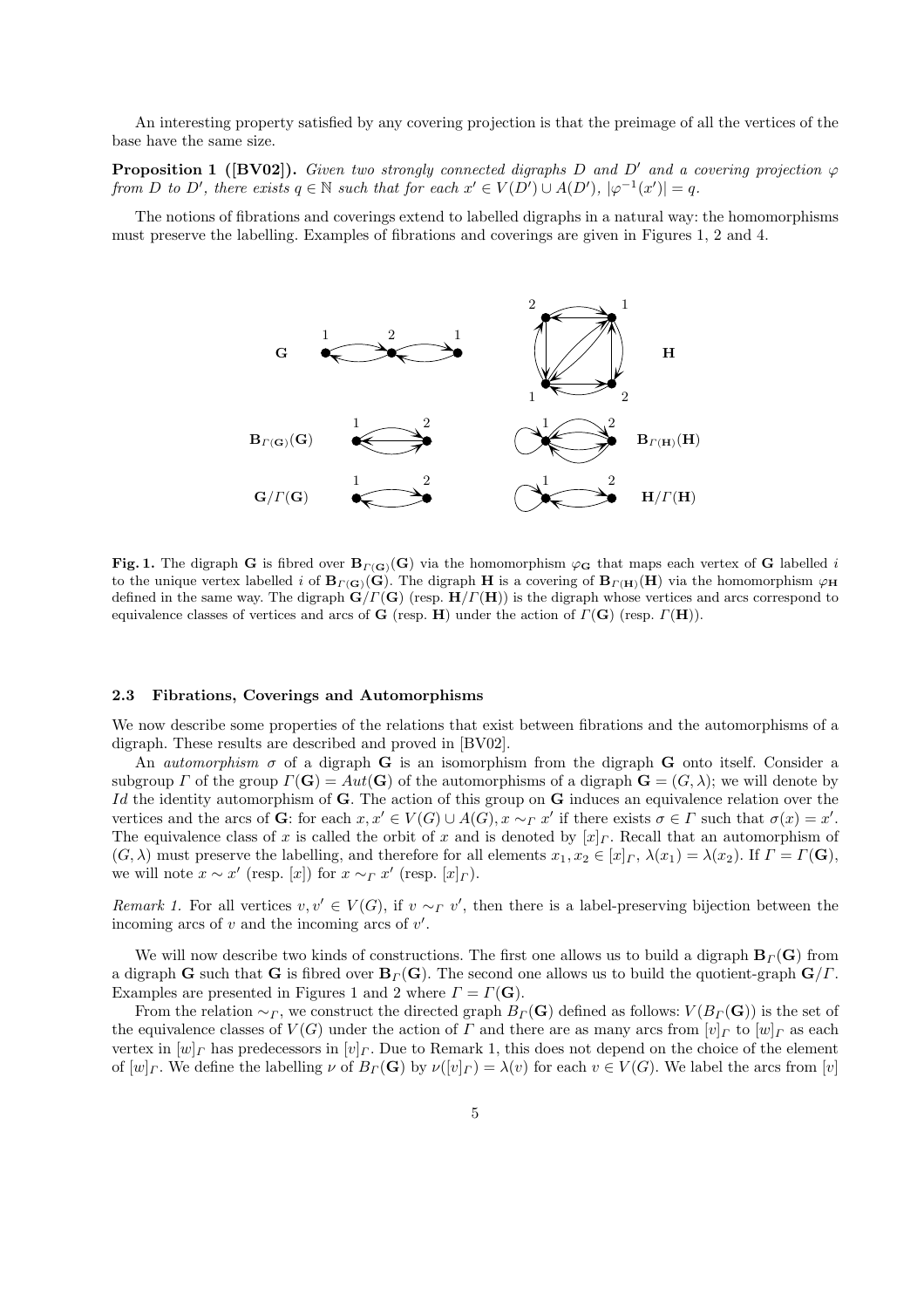to [w] with the labels of the arcs from the elements of [v] to w in G. By Remark 1, there exists a fibration  $\varphi$  from **G** to  $(B_\Gamma(\mathbf{G}), \nu)$ .

We consider also the quotient-graph  $G/\Gamma$  whose vertices and arcs are the equivalence classes of the vertices and the arcs of G under the action of Γ and whose labelling  $\mu$  is defined by  $\mu([x]_{\Gamma}) = \lambda(x)$  for each  $x \in V(G) \cup A(G)$ . There exists a natural surjective homomorphism from  $(B<sub>\Gamma</sub>(\mathbf{G}), \nu)$  to  $\mathbf{G}/\Gamma$  which is the identity on the vertices and which maps an arc a to  $[a]_r$  (a can be seen as an arc of G).

We say that a subgroup  $\Gamma$  of  $\Gamma(G)$  acts freely on G if for each  $x, y \in V(G) \cup A(G)$ , there is at most one  $\sigma \in \Gamma$  such that  $\sigma(x) = y$ . Equivalently,  $\Gamma$  acts freely on **G** if and only if for each  $\sigma \in \Gamma \setminus \{Id\}$ ,  $\sigma$  has no fixpoint.



Fig. 2. The labelled digraph P is a covering of  $P/\Gamma(P)$ : the automorphism group of P contains only well-balanced automorphisms.

In the following, we will use a particular class of automorphisms: the class of *well-balanced* automorphisms. These automorphisms have been introduced by Bougé in [Bou88] to study the importance of the guards in CSP through the symmetric election problem. In [Pal03], Palamidessi uses also well-balanced automorphisms to study the same problem in order to give a hierarchy between different subsets of the  $\pi$ -calculus.

**Definition 5.** An automorphism  $\sigma$  of a digraph G is well-balanced if there exists an integer q such that for each vertex or arc x of **G**,  $|\{\sigma^k(x) \mid k \in \mathbb{N}\}| = q$ .

Equivalently,  $\sigma$  is well-balanced if and only if the subgroup  $\Gamma_{\sigma}$  generated by  $\sigma$  acts freely on **G**.

The group  $\Gamma$  contains only well-balanced automorphisms if and only if  $\Gamma$  acts freely on **G**. Thanks to this equivalence and the results of Boldi and Vigna [BV02], we have the following property.

**Proposition 2.** Given any strongly connected digraph G, the quotient projection  $\Gamma : \mathbf{G} \to \mathbf{G}/\Gamma$  is a covering projection if and only if for each  $\sigma \in \Gamma$ ,  $\sigma$  is well-balanced.

### 3 Impossibility Result

The following proposition gives a necessary condition that the distributed mobile environment  $(G, \mathcal{E}, p)$  must satisfy if there exists an election algorithm for  $(G, \mathcal{E}, p)$  that successfully elects an agent. This necessary condition is equivalent to the one presented in [BFFS03].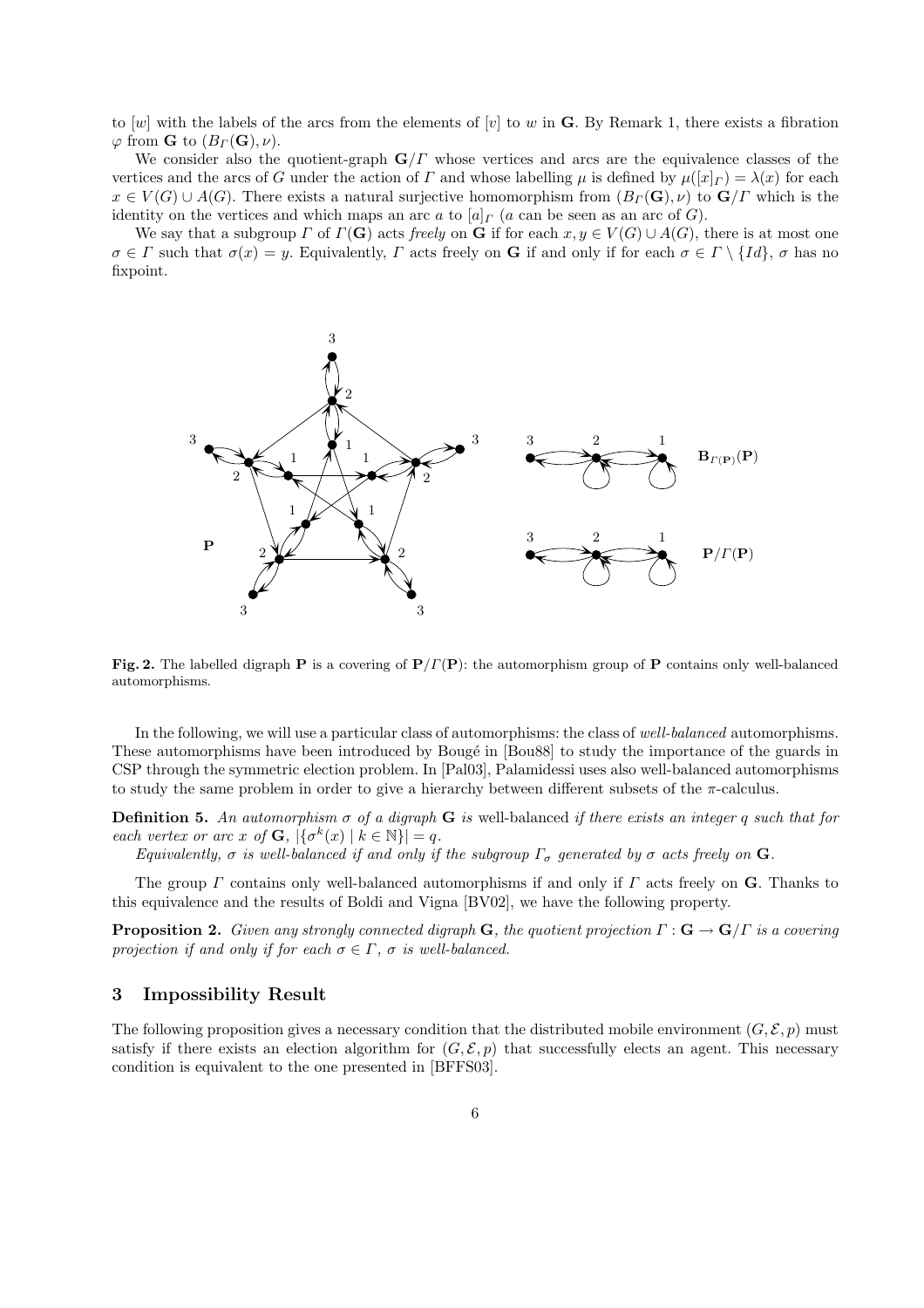**Proposition 3.** Consider a graph G and an initial placement of the agents p. If there exists a non-trivial well-balanced automorphism  $\sigma$  of the digraph  $\mathbf{G}' = (Dir(G), \chi_p)$ , then it is impossible to elect an agent over the graph G with the initial placement of the agents p.

*Proof.* Consider a distributed mobile environment  $(G, \mathcal{E}, p)$  such that there exists a well-balanced automorphism  $\sigma$  of  $\mathbf{G}' = (Dir(G), \chi_p)$  different from Id. There exists an integer  $q \geq 2$  such that  $\forall v \in V(G), |\{\sigma^k(v) \mid$  $k \in \mathbb{N}$ | = q.

Suppose that there exists an election algorithm A for  $(G, \mathcal{E}, p)$ . Consider a port-labelling such that each port has a unique color. The automorphism  $\sigma$  induces a permutation of the agents and a permutation of the colors of the agents and of the ports, that will also be denoted by  $\sigma$ . These permutations induce equivalence relations on the agents and on the colors.

Initially, an agent r is on v if and only if  $\sigma(r)$  is on  $\sigma(v)$ , and two equivalent agents are not in the same place. Moreover, the information available to  $\sigma(r)$  is the same as the one available to the agent r, up to the permutation  $\sigma$  of the colors. We can exhibit an execution of A such that these properties remain true all along the execution and such that if a message is written with a color  $c$  on a vertex  $v$ , then the same message is written on  $\sigma(v)$  with the color  $\sigma(c)$ . Note that two equivalent agents should behave in the same way in this execution and consequently, they should not gather in the same place during the execution. Indeed, if this happens, then the symmetry between the two agents can be broken since one of them can access the whiteboard before the other one.

If an agent r writes a message with its color c on the whiteboard of a vertex v, then for each  $k \in [1, q-1]$ , the agent  $\sigma^k(r)$  writes the same message with its color  $\sigma^k(c)$  on  $\sigma^k(v)$ . Suppose now that an agent r leaves a vertex v through a port colored  $c_1$  to arrive in a vertex w through a port colored  $c_2$ . Then for each  $k \in [1, q-1]$ , the information available to  $\sigma^k(r)$  is the same as the one available to r (up to the permutation  $\sigma^k$  of the colors), it leaves the vertex  $\sigma^k(v)$  through the port colored  $\sigma^k(c_1)$  to arrive at the vertex  $\sigma^k(w)$  through the port colored  $\sigma^k(c_2)$  and obtains the same information from the whiteboard of  $\sigma^k(w)$  as r. Moreover, since  $\sigma$ is well-balanced, we can ensure that two equivalent agents do not gather in a same vertex.

Consequently, if during the execution of A, an agent r takes the label *elected*, then the agent  $\sigma(r)$  takes also this label, and therefore  $\mathcal A$  is not an election algorithm. □

Using known results in the message-passing model [BCG<sup>+</sup>96,CM05,YK96] and the results of [CGMO06], we can show that in the anonymous setting, i.e., when the agents can understand each other but do not have distinct labels, there exists an election algorithm for an environment  $(G, \mathcal{E}, p)$  if and only if the labelled digraph  $\mathbf{G}' = (Dir(G), \chi_p)$  is symmetric-covering-minimal. Moreover, from Proposition 2, we know that if the symmetric digraph  $\mathbf{G}' = (Dir(G), \chi_p)$  admits a non-trivial well-balanced automorphism  $\sigma$ , then  $\mathbf{G}'$  is a symmetric covering of  $\mathbf{G}'/\Gamma_{\sigma}$  that is not isomorphic to  $\mathbf{G}'$ .

Consequently, an interesting corollary of Proposition 3 is that if the election problem cannot be solved on  $(G, \mathcal{E}, p)$  in the qualitative setting, then it cannot be solved on  $(G, \mathcal{E}, p)$  in the anonymous setting. On the other hand, we will show in the following that this necessary condition is also sufficient.

Since there exist symmetric digraphs that are not symmetric-covering-minimal and that does not admit any non-trivial well-balanced automorphism, such as the graph  $G$  of Figure 3, it means that one can solve the election problem in strictly more environments in the qualitative setting than in the anonymous one.

*Example 1.* On the Figure 3, we present a digraph  $\bf{G}$  that is not covering minimal, whereas the underlying digraph G does not admit any automorphism.

Consequently, if we consider the distributed mobile environment corresponding to the digraph  $(G, \chi_p)$ where  $\chi_p(v) = 1$  for each  $v \in V(G)$ , we know from [BCG+96,CM05,YK96,CGMO06] that there does not exist any election algorithm for this environment in the anonymous setting.

Nevertheless, from the results of the following sections, we can show that one can solve election and rendezvous in this particular distributed mobile environment in the model we consider in this paper.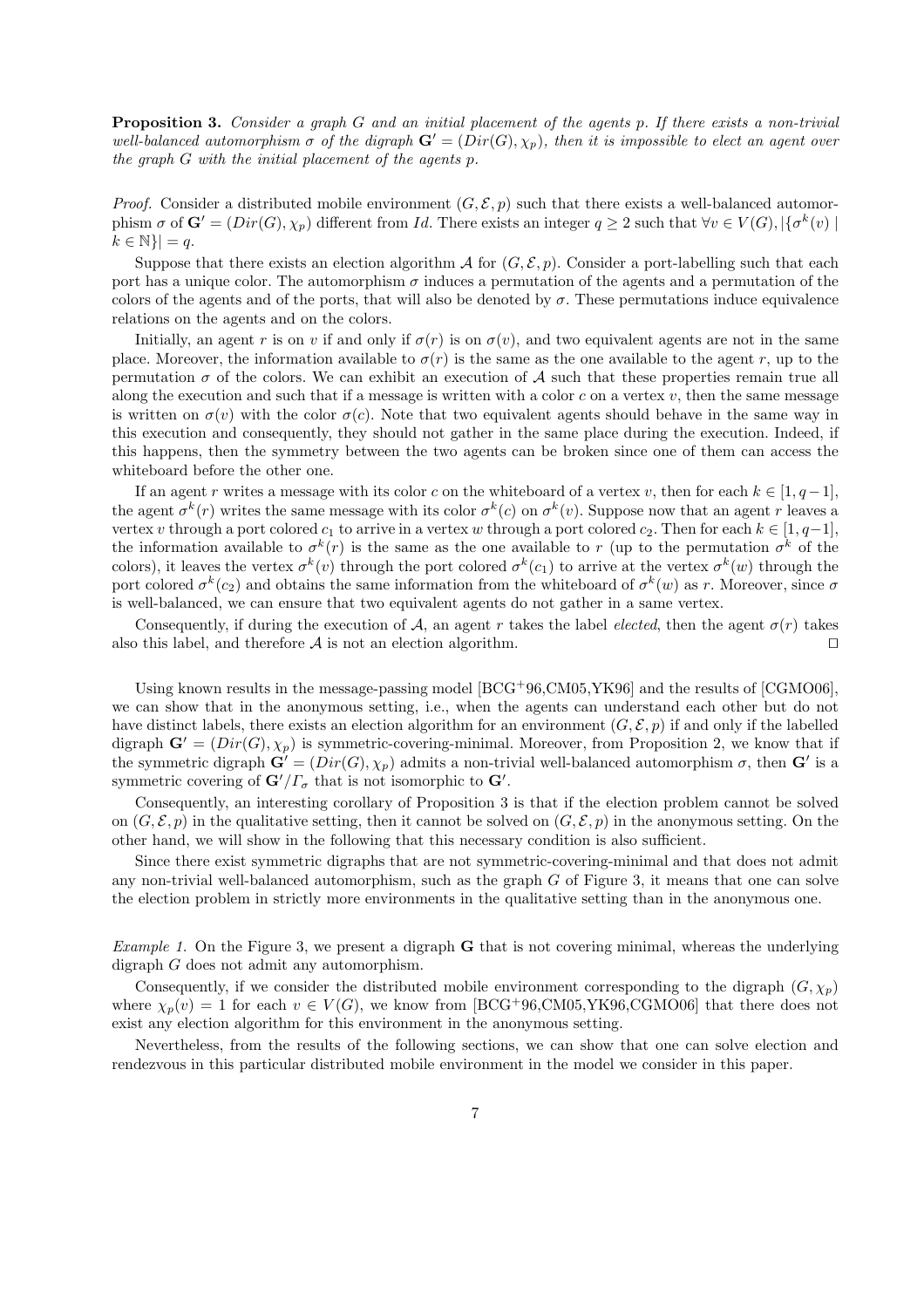

Fig. 3. The digraph G is a symmetric covering of H via the homomorphism that maps each vertex of G labelled i to the unique vertex labelled  $i$  of  $H$ .

### 4 An Effective Election Algorithm

In this section, we show that the necessary condition described in Proposition 3 is also sufficient. We first show that even if the agents do not understand each other, they can agree on an order on some equivalence classes of vertices and arcs. We then present an algorithm that solves the election problem on any distributed mobile environment  $(G, \mathcal{E}, p)$  whenever  $(Dir(G), \chi_p)$  does not admit any non-trivial well-balanced automorphism.

#### 4.1 How to order the equivalence classes?

We use the same ideas as Barrière *et al.* [BFFS03] to define a total order between the different equivalent classes. The fact that graphs o size n can be canonically ordered is well-known [McK81]. We construct here a total ordering on digraphs of size  $n$  labelled by elements of a totally ordered set.

Consider a labelled digraph  $\mathbf{G} = (G, \lambda)$  without multiple arcs where  $\lambda$  is a labelling function from  $V(G) \cup A(G)$  to a totally ordered set L with a minimal element  $\bot$ . We suppose that  $\forall x \in V(G) \cup A(G)$ ,  $\lambda(x) \in$  $L \setminus \{\perp\}.$ 

Let  $n = |V(G)|$  and consider an enumeration function num of the vertices (i.e., num is a one-to-one mapping from  $V(G)$  onto  $[1, n]$ . We say that num is an *increasing* enumeration of the vertices if for all vertices  $v, v' \in V(G)$ , if  $num(v) \leq num(v')$ , then  $\lambda(v) \leq_L \lambda(v')$ . Given an increasing enumeration num, we define the adjacency matrix  $M_{num}$  as follows: for all vertices v, v',  $M_{num}[num(v), num(v')] = \ell$ , if there is an arc from v to v' labelled by  $\ell$ , and  $M_{num}[num(v), num(v')] = \bot$  otherwise. To this matrix, we associate the word  $w(M_{num})$  obtained by the concatenation of the n rows of  $M_{num}$ .

To each vertex  $v \in V(G)$  (resp. arc  $a \in A(G)$ ), we choose num such that  $(num(v), w(M_{num}))$  (resp.  $(num(s(a)), num(t(a)), w(M_{num}))$  is minimum for the lexicographic order and associate this value, denoted by  $\pi(v)$  (resp.  $\pi(a)$ ), to v (resp. a). Note that there exists an automorphism  $\sigma$  of **G** such that  $\sigma(x) = x'$  if and only if  $\pi(x) = \pi(x')$ . Consequently, this induces a total ordering of the equivalence classes of vertices and arcs: we will write  $[x'] \prec [x]$  if  $\pi(x)$  is greater than  $\pi(x')$  in the lexicographic order.

Remark 2. In the following, we will show that all the agents agree on a total order of the classes and all the agents use the same order. Actually, as it was already explained in [BFFS03], even if the agents cannot agree on an a priori order over the set of colors, they can agree on an order on the different classes, provided that all the agents have the same representation of the graph (up to isomorphism).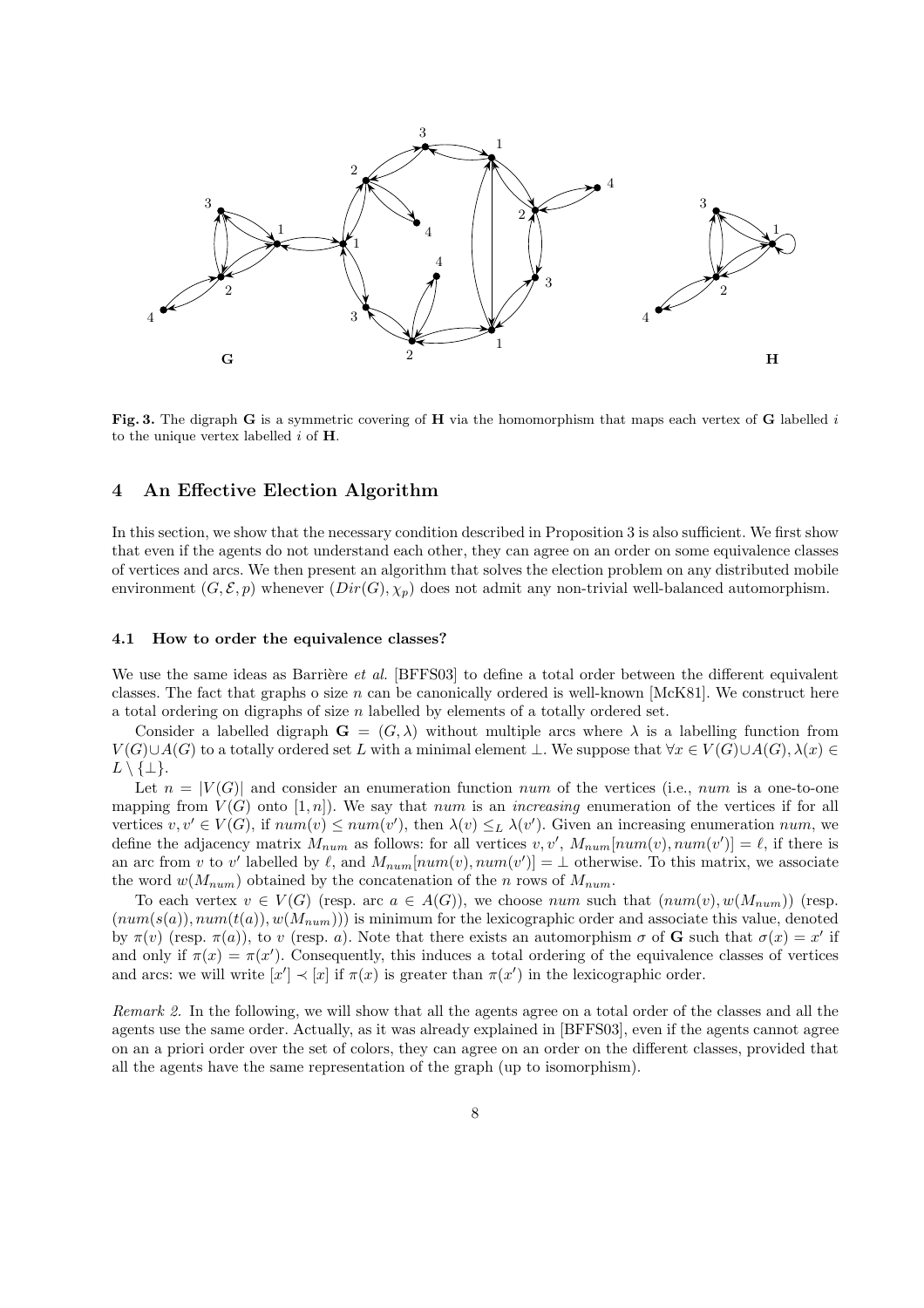In fact, we suppose that each agent has its own totally ordered set isomorphic to  $(N, \leq)$  and each agent can use its own way to compute its order: the algorithm does not make any assumption on the way the order is implemented by each agent.

### 4.2 An Election Algorithm

In this section, we describe our effective election algorithm. In a first phase all the agents reconstruct the digraph  $(Dir(G), \chi_p)$  and check that the election problem can be solved on  $(G, \mathcal{E}, p)$ . Then, using its knowledge of the graph, each agent constructs the equivalence classes induced by  $\Gamma((Dir(G), \chi_p))$ . During successive rounds, using the order between the different classes defined above, some agents become passive and get the label *non-elected*, whereas the active agents mark some vertices and some arcs of the digraph to obtain a new labelling  $\mu$  of the digraph on which all the active agents agree. At the end of the computation, the automorphism group of  $(Dir(G), \mu)$  consists only of the identity and each vertex has a unique label. At this point, there is exactly one active agent that is elected. A high level description of the algorithm is presented in Algorithm 1.

| <b>Algorithm 1:</b> The Election Algorithm                                                                                                         |  |  |
|----------------------------------------------------------------------------------------------------------------------------------------------------|--|--|
| Every agent builds a map of the graph;                                                                                                             |  |  |
| Synchronization;                                                                                                                                   |  |  |
| if there exists a non-trivial well-balanced automorphism of $\mathbf{G}' = (Dir(G), \chi_p)$ then                                                  |  |  |
| Every agent knows that it is impossible to solve the election problem;                                                                             |  |  |
| else                                                                                                                                               |  |  |
| Every agent marks as many vertices as possible to construct its initial territory;                                                                 |  |  |
| Synchronization;                                                                                                                                   |  |  |
| /* Initially, all the agents are active and $\mu = \chi_p$ */                                                                                      |  |  |
| repeat                                                                                                                                             |  |  |
| repeat                                                                                                                                             |  |  |
| The active agents compute the equivalence classes of all the vertices and arcs of $\mathbf{G}' = (Dir(G), \mu);$                                   |  |  |
| if two vertices v, v' (resp. arcs a, a') have the same label $\mu(v) = \mu(v')$ (resp. $\mu(a) = \mu(a')$ ) and are                                |  |  |
| not in the same equivalence class then                                                                                                             |  |  |
| Refine the labelling $\mu$ of $\mathbf{G}'$ ;                                                                                                      |  |  |
| else if two equivalent active agents do not own the same number of vertices in a given class then<br>Refine the labelling $\mu$ of $\mathbf{G}'$ ; |  |  |
| else if there exists two equivalent arcs $a, a'$ such that an agent r owns $s(a)$ and $t(a)$ whereas two                                           |  |  |
| distinct agents r, r' own respectively $s(a')$ and $t(a')$ then                                                                                    |  |  |
| Refine the labelling $\mu$ of $\mathbf{G}'$ ;                                                                                                      |  |  |
| <b>until</b> the labelling $\mu$ of $\mathbf{G}' = (Dir(G), \mu)$ cannot be refined;                                                               |  |  |
| if all the active agents are not in the same class then                                                                                            |  |  |
| Select active agents;                                                                                                                              |  |  |
| The passive agents take the label <i>non-elected</i> ;                                                                                             |  |  |
| The active agents mark the homebases of the passive agents;                                                                                        |  |  |
| Synchronization;                                                                                                                                   |  |  |
| else if G' is not a covering of $B_{\Gamma(G')}(G')$ then                                                                                          |  |  |
| The active agents mark a class of vertices;                                                                                                        |  |  |
| Synchronization;                                                                                                                                   |  |  |
| else if $G'$ is not a covering of $G'/\Gamma(G')$ then<br>The active agents mark a class of arcs;                                                  |  |  |
| Synchronization;                                                                                                                                   |  |  |
| else                                                                                                                                               |  |  |
| /* In this case, there is exactly one active agent $*/$                                                                                            |  |  |
| The active agent takes the label elected;                                                                                                          |  |  |
|                                                                                                                                                    |  |  |
| <b>until</b> An agent is elected;                                                                                                                  |  |  |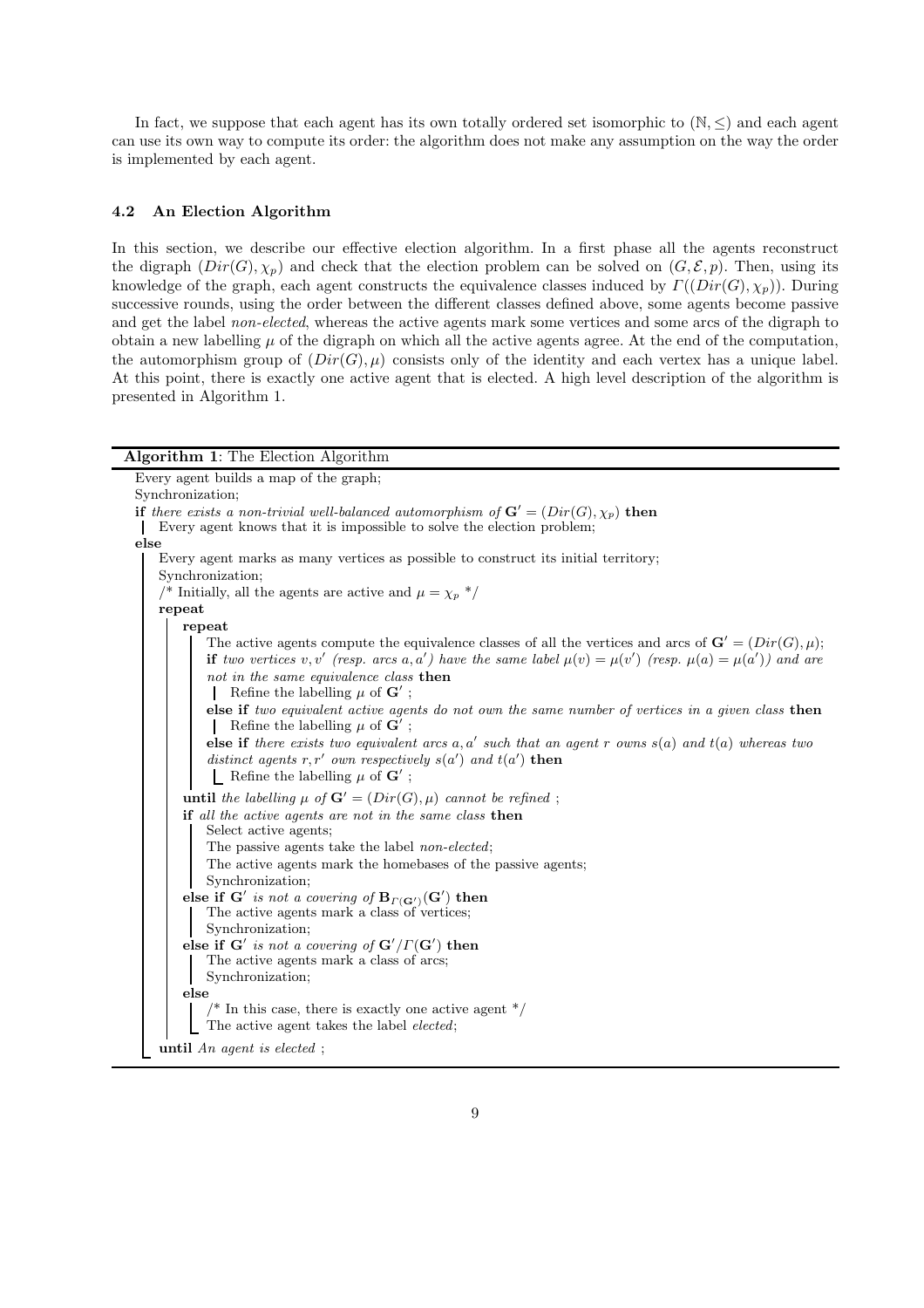A Synchronization Procedure. In the algorithm we describe below, we distinguish different rounds. An important point is that an active agent does not enter in a new round if another active agent has not finished the previous one. To be able to avoid this kind of situation, we synchronize the active agents.

Each agent can consistently distinguish its homebase; therefore, we can construct an algorithm such that no agent needs to write anything on its homebase. Moreover, we suppose that each agent has already built its own map of the graph and does not need to write anything on any whiteboard in order to perform a traversal of the graph.

In the following, the active agents will do some traversals of the network and they will store the colors of the marks that appear on each vertex to construct what we will call a colored map of the network. The marks that appear in a colored map of an active agent will correspond to marks that have been put by other active agents during the round (but it will not necessary contain all the marks the active agents should put during this round).

In any round of the algorithm described below, the following properties will always be satisfied.

- (P1) Each active agent can know from a colored map if any other active agent has marked all the vertices it should have marked during the round.
- (P2) In each round of the algorithm, each agent will mark at least one vertex (which is not its homebase).

In the synchronization procedure described below, some active agents will have to wait on some particular vertices for other agents to put (resp. remove) some marks. Each time an agent arrives on a place where it has to wait for a mark to be put (resp. removed), it can immediately continue to execute the procedure if this mark is present (resp. not present).

To synchronize the agents, we proceed as follows. Each round is divided in nine steps and during each round, each active agent r executes the following steps. During the first step, the active agents mark some vertices in order to communicate according to the rules of the algorithm we described below; the eight remaining steps are used to synchronize the active agents.

- (Step 1) The agent r marks some vertices (but not its homebase) according to the computation rules of the round. In this step, the property (P2) is always satisfied.
- (Step 2) The agent r does a traversal of the network and stores all the colors of the marks that appear on each vertex to construct a colored map of the network.
- (Step 3) If there exists another active agent  $r'$  that has not finished (Step 1) (the agent  $r$  can detect it from the colored map it has of the network, since properties  $(P1)$  and  $(P2)$  are always satisfied), then the agent r goes to the homebase of r' and waits until the agent r' puts a mark on its homebase. Then the agent r does a traversal of the network and stores all the colors of the marks that appear on each vertex in order to update its colored map of the network.
- (Step 4) The agent  $r$  puts a mark on its homebase.
- (Step 5) The agent r does a traversal of the network and each time it arrives on the homebase of another active agent  $r'$ , it waits until the agent  $r'$  marks its homebase.
- (Step 6) The agent  $r$  does a traversal of the network and it removes the marks it puts during (Step 1), but not the mark on its homebase.
- (Step 7) The agent r does a traversal of the network. Each time it arrives on a vertex that has been marked by another active agent  $r'$  during this round (but that is not the homebase of  $r'$ ), it waits until the agent  $r'$  removes its mark.
- (Step 8) The agent  $r$  removes the mark it puts on its homebase.
- (Step 9) The agent r does a traversal of the network. Each time it arrives on the homebase of an active agent  $r'$ , it waits until the agent  $r'$  removes its mark on its homebase.

We can note that the synchronization procedure enables also to erase all the marks that have been put on the vertices during the round, i.e., when one agent has finished Step (9) of a round, then all the marks that have been left by the active agents during this round have been erased. The following proposition ensures that the procedure is indeed a synchronization procedure.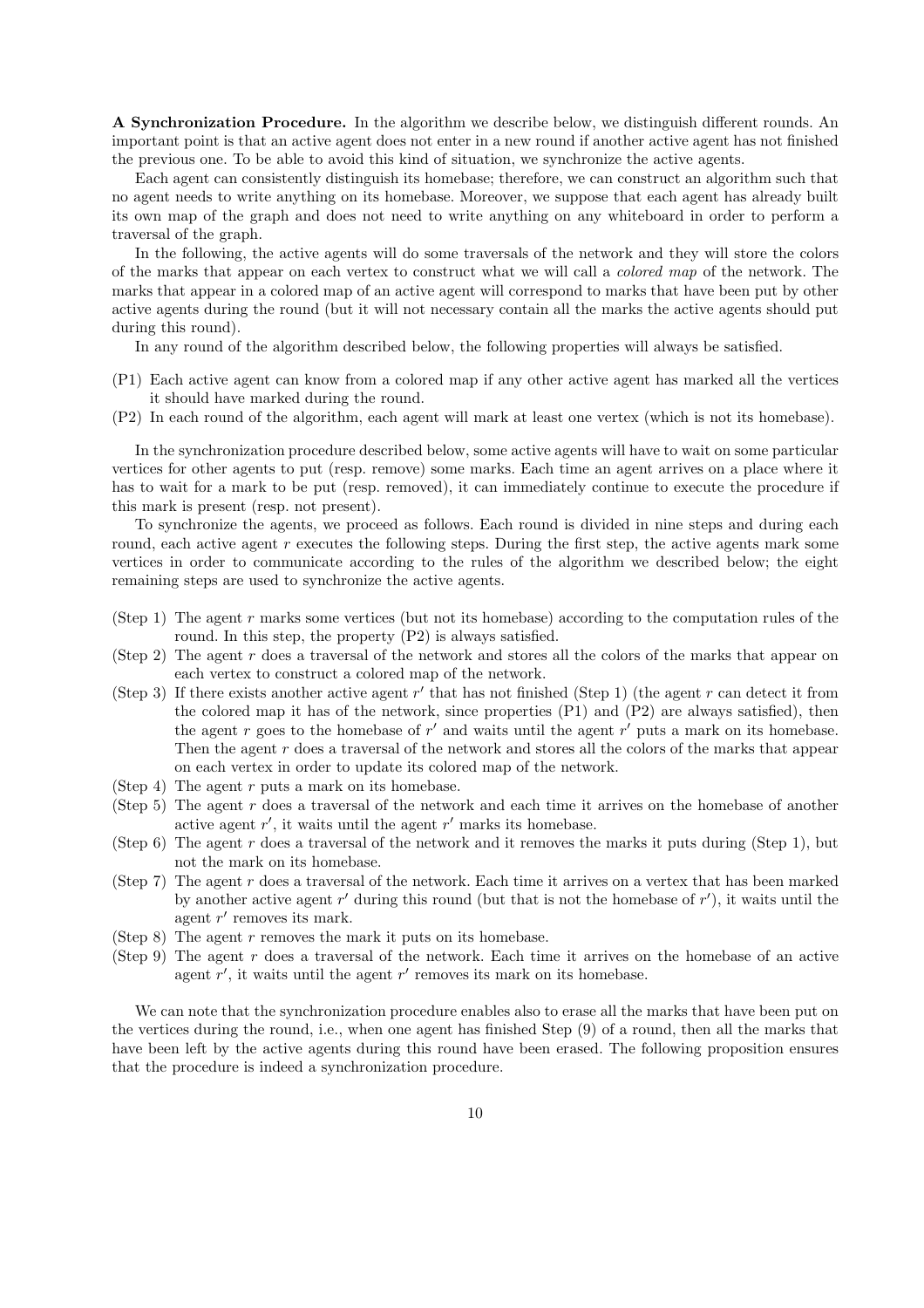**Proposition 4.** Each time an agent starts executing Step (1) of the  $i + 1$ th round, then each active agent knows what vertices have been marked by the other active agents during Step (1) of the ith round and all the marks that have been put during the ith round have been removed. Moreover, the synchronization procedure avoids any deadlock.

Proof. First, we show that if an agent is executing some particular step of a round, then one can know what are the possible steps the other agents can perform at this moment.

If an agent is currently performing Steps  $(1), (2)$  or  $(3)$  (resp. Steps  $(4)$  or  $(5),$  Steps  $(6)$  or  $(7),$  Steps  $(8)$ or (9)) of a round i, then it means that it has finished Step (9) of the  $i-1$ th round (resp. Step (3) of the ith round, Step (5) of the *i*th round, Step (7) of the *i*th round). Consequently, all the other agents have finished Step (8) of the  $i-1$ th round (resp. Step (1) of the *i*th round, Step (4) of the *i*th round, Step (6) of the *i*th round).

If an agent has neither finished Step (9) of the i − 1th round nor Step (1) of the i<sup>th</sup> round (resp. Steps  $(2), (3)$  nor  $(4)$  of the *i*th round, Steps  $(5)$  nor  $(6)$  of the *i*th round, Steps  $(7)$  nor  $(8)$  of the *i*th round), then it means that no agent can have finished Step (3) of the ith round (resp. Step (5) of the ith round, Step (7) of the ith round, Step (9) of the ith round).

| If an agent $r$ is performing   | then any active agent $r'$      | and no active agent $r'$        |
|---------------------------------|---------------------------------|---------------------------------|
| <b>Step</b>                     | has finished Step               | has finished Step               |
| $(1)$ in the <i>i</i> th round, | $(8)$ of the $i-1$ th round,    | $(3)$ of the <i>i</i> th round. |
| $(2)$ in the <i>i</i> th round, | $(8)$ of the $i-1$ th round,    | $(5)$ of the <i>i</i> th round. |
| $(3)$ in the <i>i</i> th round, | $(8)$ of the $i-1$ th round,    | $(5)$ of the <i>i</i> th round. |
| $(4)$ in the <i>i</i> th round, | $(1)$ of the <i>i</i> th round, | $(5)$ of the <i>i</i> th round. |
| $(5)$ in the <i>i</i> th round, | $(1)$ of the <i>i</i> th round, | $(7)$ of the <i>i</i> th round. |
| $(6)$ in the <i>i</i> th round, | $(4)$ of the <i>i</i> th round, | $(7)$ of the <i>i</i> th round. |
| $(7)$ in the <i>i</i> th round, | $(4)$ of the <i>i</i> th round, | $(9)$ of the <i>i</i> th round. |
| $(8)$ in the <i>i</i> th round, | $(6)$ of the <i>i</i> th round, | $(9)$ of the <i>i</i> th round. |
| $(9)$ in the <i>i</i> th round, | $(6)$ of the <i>i</i> th round, | (3) of the $i+1$ th round.      |

All these properties are summarized in the following table.

Suppose that there exists a deadlock in the application of the synchronization procedure, i.e., there exists a moment in the execution where all the agents are blocked at some step of the procedure. In each round, the only steps where an agent can be blocked are Steps  $(3), (5), (7)$  and  $(9)$ .

Suppose that an active agent r is blocked at Step  $(3)$  of a round i. Then, we know that all the other active agents have finished Step  $(8)$  of the  $i - 1$ th round and consequently, none of them can be blocked at Step (9) of the  $i - 1$ th round and all of them have finished Step (1) of the *i*th round. Suppose that during the *i*th round, there exists  $k_i$  distinct active agents and let call  $r_1$  the first agent that have finished Step (1) of the *i*th round,  $r_2$  the second one,  $r_3$  the third one, etc...

We consider the agent  $r_j$  and we suppose that for any  $j < l \leq k_i$ , the agent  $r_l$  has performed Step (4) of the *i*th round (this hypothesis is trivially true for the agent  $r_{k_i}$ ). Suppose that the agent  $r_j$  is waiting at the homebase of another agent  $r_l$  during Step (3) of the *i*th round. If  $l < j$ , then the agent  $r_l$  has finished Step 1 of the *i*th round before  $r_j$ . Consequently, from the colored map  $r_j$  constructs during Step (2) of the *i*th round,  $r_j$  knows that  $r_l$  has finished Step (1) of the *i*th round and then  $r_j$  cannot wait at the homebase of the agent  $r_l$ . Suppose now that  $l > j$ . We already know that the agent  $r_l$  has performed Step (4) of the *i*th round and then  $r_l$  has marked its homebase. Consequently, the mark  $r_j$  was waiting for has been put and then  $r_j$  cannot be waiting on the homebase of  $r_l$ . Then  $r_j$  cannot be blocked at Step (3) of the *i*th round and it has also finished Step (4) of the ith round, since it cannot be blocked at this step.

By induction, it is then easy to prove that no active agent can be waiting for another agent while it is performing Step 3 of a round i.

Suppose now that an active agent  $r$  is blocked at Step  $(5)$  of a round i. Then all the active agents have finished Step (1) of the ith round and we already know that none of them can be blocked at Step (3) of the ith round. Consequently, each active agent has performed Step (4) of the ith round and then no agent can be waiting for another agent while it is performing Step (5) of the ith round.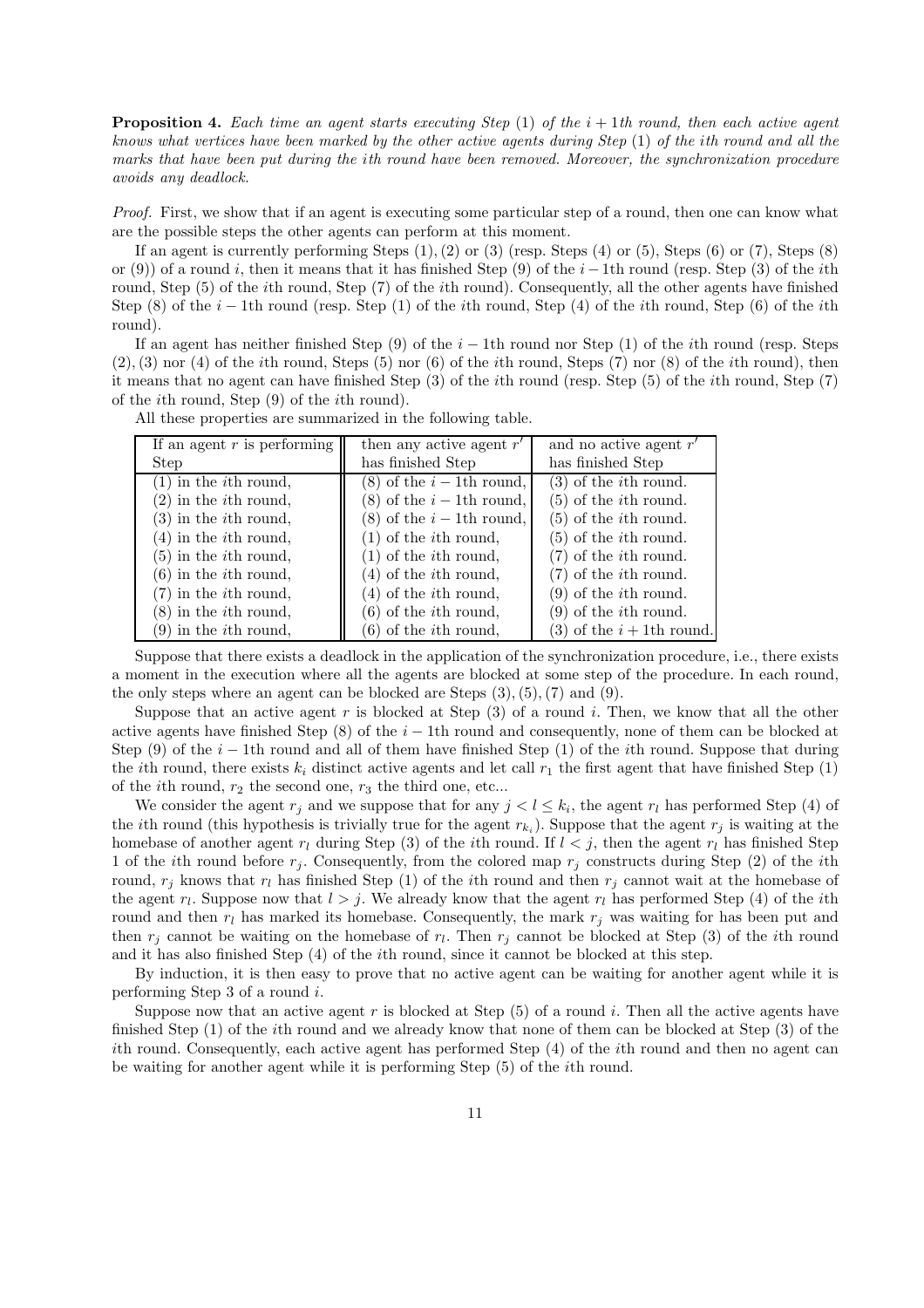Suppose now that an active agent r is blocked at Step (7) (resp. Step (9)) of a round i. Then all the active agents have finished Step (4) (resp. Step (6)) of the ith round and consequently, no active agent can be blocked at step (5) (resp. (7)) of the ith round. Consequently, each active agent has finished Step (6) (resp. Step (8)) of the ith round and then no agent can be waiting for another agent while it is performing Step (7) (resp. Step (9)) of the ith round.

Consequently, there is no deadlock in the application of the synchronization procedure. Moreover, each time an agent starts the computation of a round  $i+1$ , i.e., each time it performs Step (1) of a round  $i+1$ , all the active agents have finished Step (8) of the ith round and consequently all the marks that have been put during the ith round have been removed. Furthermore, since all the active agents have have finished Step (3) of the ith round, they get all the information they should gather during the execution of the ith round. ⊓⊔

Initialization. During the first phase of the algorithm, each agent reconstructs the graph with the position and the colors of the different homebases. Using the whiteboards, each agent performs a depth first traversal of the graph.

Since each agent can distinguish all the homebases, we suppose that during this traversal, the agents do not write anything on the whiteboard of any of the homebases. Once an agent has reconstructed the whole graph, it performs a traversal of the network using the information it has stored to erase what it has written on the whiteboards. At this point, each agent puts a mark on the homebase of another agent (note that a homebase may be marked by two or more agents).

During this first phase, no agent has written anything on its homebase. Furthermore, an agent has finished performing this phase if and only if it has marked the homebase of another agent and this can be checked from a colored map of the network. Moreover, at the end of this phase, each agent has reconstructed a map of the network and it knows the position of all the homebases. We can therefore use the synchronization procedure defined above at this point.

If the digraph  $(Dir(G), \chi_p)$  admits a well-balanced automorphism  $\sigma$  different from Id, then each agent detects it and declares that the election problem is unsolvable in this environment. We will now suppose that  $(Dir(G), \chi_n)$  does not admit such an automorphism.

Once the graph is known by all the agents, each agent tries to mark as many vertices of the networks as possible. It does a traversal of the network and each time it arrives on a vertex that is not a homebase, it performs one of the two following actions. Either the whiteboard is blank and it puts a mark with its color on the whiteboard, or there is already a mark on the whiteboard and it stores the color of the mark. Once an agent has finished this traversal, it puts a mark on the homebase of another agent. Again we use the synchronization procedure at this point. Then each agent is aware of the different vertices marked by the other agents during this round.

At the end of this phase, each agent reconstructs a graph where all the vertices are colored (they belong to the agent that has this color) and it knows the position and the color of the homebases of all the other agents. The territory of an agent is the set of all places this agent owns.

How can the agents increase their territory? During the different phases of the algorithm, some agents become passive whereas the others continue to execute the protocol in order to elect one of them. In our algorithm, in order to break the symmetry between the agents, all the vertices must belong to one active agent, and all the active agents must agree on which agent a vertex belongs to. During the initialization, each vertex is marked by one agent and we say that it belongs to this agent. Once an agent becomes passive, the vertices that belonged to this agent must be given to another agent.

Once a selection between agents is done, the agents that become passive take the label non-elected and remain passive until the end of the algorithm, whereas the others try to mark the homebases of these agents that have just become passive. Each active agent knows what are the colors of the other active agents. From its representation of the graph, each active agent can reach the homebases of the passive agents.

The first agent that reaches such a homebase during this round puts a mark with its color on the vertex. The other agents (there is already a mark on the homebase when they reach it) store the color of the agent that owns this vertex (i.e., the color of the mark). Again, at the end of its traversal of the graph, each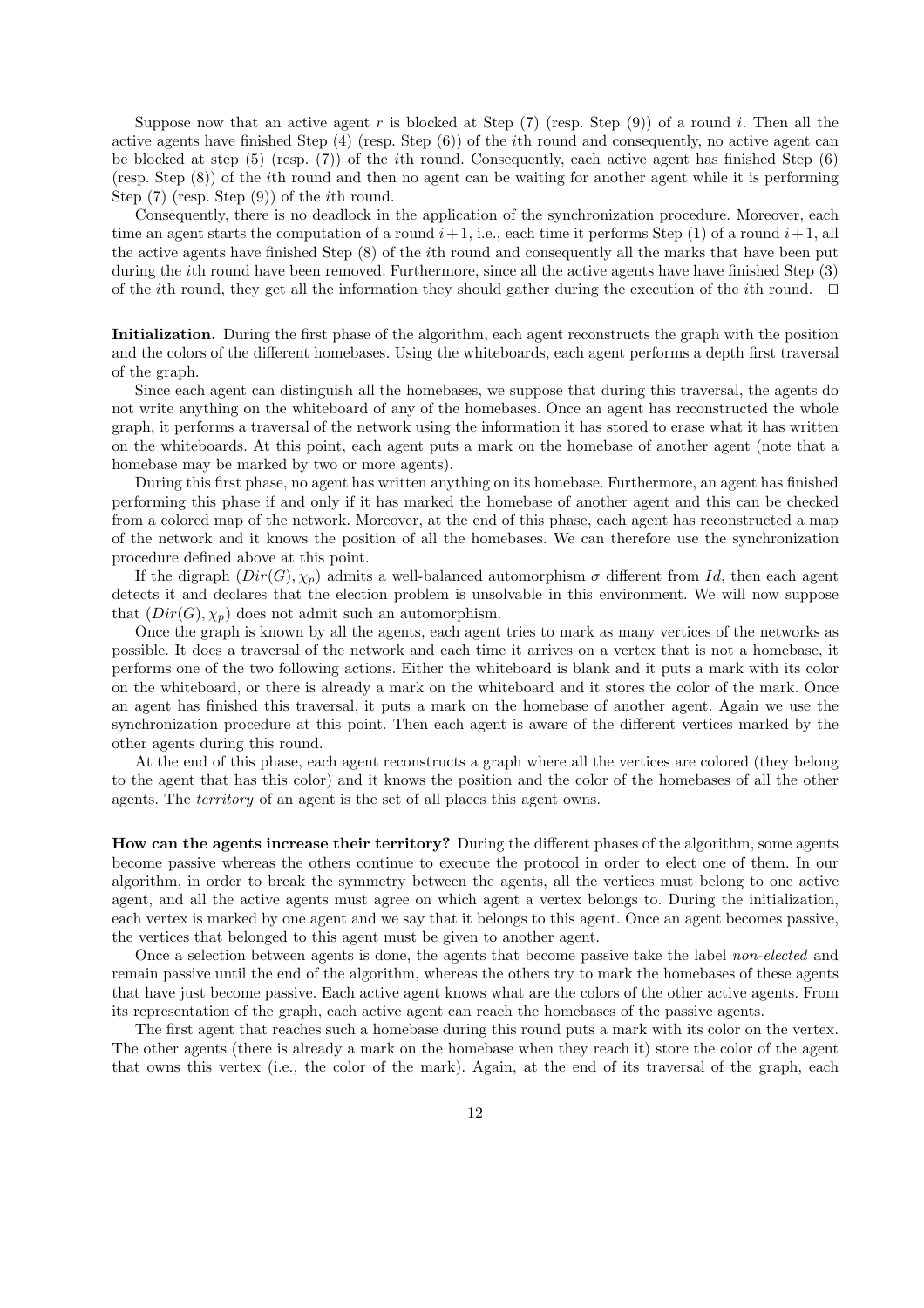agent puts a mark on the homebase of another active agent. Therefore, each active agent can detect from a colored map if another active agent has finished this phase. Then the active agents apply the synchronization procedure.

If an agent has marked the homebase of a passive agent, then all the vertices that were belonging to this passive agent belong now to this active agent. In this way, all the active agents agree on the color of the agent that owns any vertex of the graph.

How to refine the labelling  $\mu$ ? During the execution of the algorithm, the agents mark vertices and arcs to break the symmetry that may exist in the network. In this way, at each round, numbers will be associated to some vertices and arcs and we will obtain a labelling of the graph  $\mu$ . Initially, all the homebases have the label 1 whereas all the other vertices have the label 0 and all the arcs are labelled 0.

At the beginning of each round, from its representation  $(Dir(G), \mu)$  of the graph, each agent computes the value  $\pi(v)$  (resp.  $\pi(a)$ ) for each vertex  $v \in V(Dir(G))$  (resp. for each arc  $a \in A(Dir(G))$ ). We say that two agents are equivalent if their homebases are in the same equivalence class, and we use the order ≺ on the homebases of the agents to order the classes of agents.

Since all the agents agree on the order to compare the equivalence classes, we can use the following procedure. If there exist two vertices v, v' such that  $\mu(v) = \mu(v')$  and  $\pi(v) \neq \pi(v')$ , then let m be the lowest number such that there exist  $v, v'$  with  $\mu(v) = \mu(v') = m$  and  $[v] \prec [v']$ . Suppose that there exist exactly j classes  $\{[v_i]|i \in [1,j]\}$  such that  $\mu(v_i) = m$  and  $[v_1] \prec [v_2] \prec \cdots \prec [v_j]$ . For each vertex  $v \in [v_i]$  with  $i < j$ , we define  $\mu'(v) = q + i$ , where q is the greatest label that appears on a vertex in  $(G, \mu)$ . The labels of the other vertices are not changed.

We apply the same method to arcs using the order we have on the classes of arcs, i.e., the lexicographic order over the  $\pi(a)$ . Thanks to this procedure, two arcs that are not in the same class are given distinct labels.

We repeat this procedure, until all the vertices (resp. all the arcs) that have the same label are in the same equivalence class.

If some active agents do not own the same number of vertices in a given class. We consider now a configuration such that two vertices (resp. arcs) in different classes have different numbers. Consider a class of agents  $[r]$  and a class of vertices  $[v]$ . We define  $NotBalanced([r], [v])$  to be false if all the agents of  $[r]$  own the same number of vertices in [v], and true otherwise. If there exist [r], [v] such that  $NotBalanced([r], [v])$ is true, then we apply the following technique to split some class of vertices.

Consider the minimum class  $[r]$  of agents, according to  $\prec$ , such that there exists a class  $[v]$  of vertices satisfying  $NotBalanced([r], [v])$ . Consider the minimum class of vertices [v] such that  $NotBalanced([r], [v])$ is true. In this case, we give different numbers to the homebases of the agents that do not own the same number of vertices in [v]. We subdivide the class [r] into a partition  $R_1, \ldots, R_j$  such that the agents in  $R_i$ own strictly more vertices in [v] than the agents in  $R_{i'}$  when  $i < i'$ . Using the same technique as before, we give different numbers to the homebases of the agents that are not in the same  $R_i$  and then obtain a new representation of the digraph  $(Dir(G), \mu')$ .

Then, the agents try to refine again this new labelling.

How to split the arc classes thanks to the colors of their ends? We will say that an arc a belongs to an agent r, if r owns  $s(a)$  and  $t(a)$ . Otherwise, the arc is such that  $s(a)$  belongs to an agent  $r_1$  and  $t(a)$  to a distinct agent  $r_2$ . We will say that this arc is shared by  $r_1$  and  $r_2$ . If there exists a class of arcs [a] such that some arcs of [a] belong to some agents, whereas the other arcs are shared by distinct agents, then we apply the following technique.

Consider a class of arcs a such that for each class  $[a'] \prec [a]$ , either  $[a']$  contains only arcs that belong to some agents or  $[a']$  contains only arcs shared by different agents. We suppose also that  $[a]$  contains arcs that belong to some agents and arcs that are shared. All the arcs in [a] that are shared by distinct agents are relabelled  $q + 1$ , where q is the greatest label that appears on an arc in  $(Dir(G), \mu)$ .

Then, the agents try to refine again this new labelling.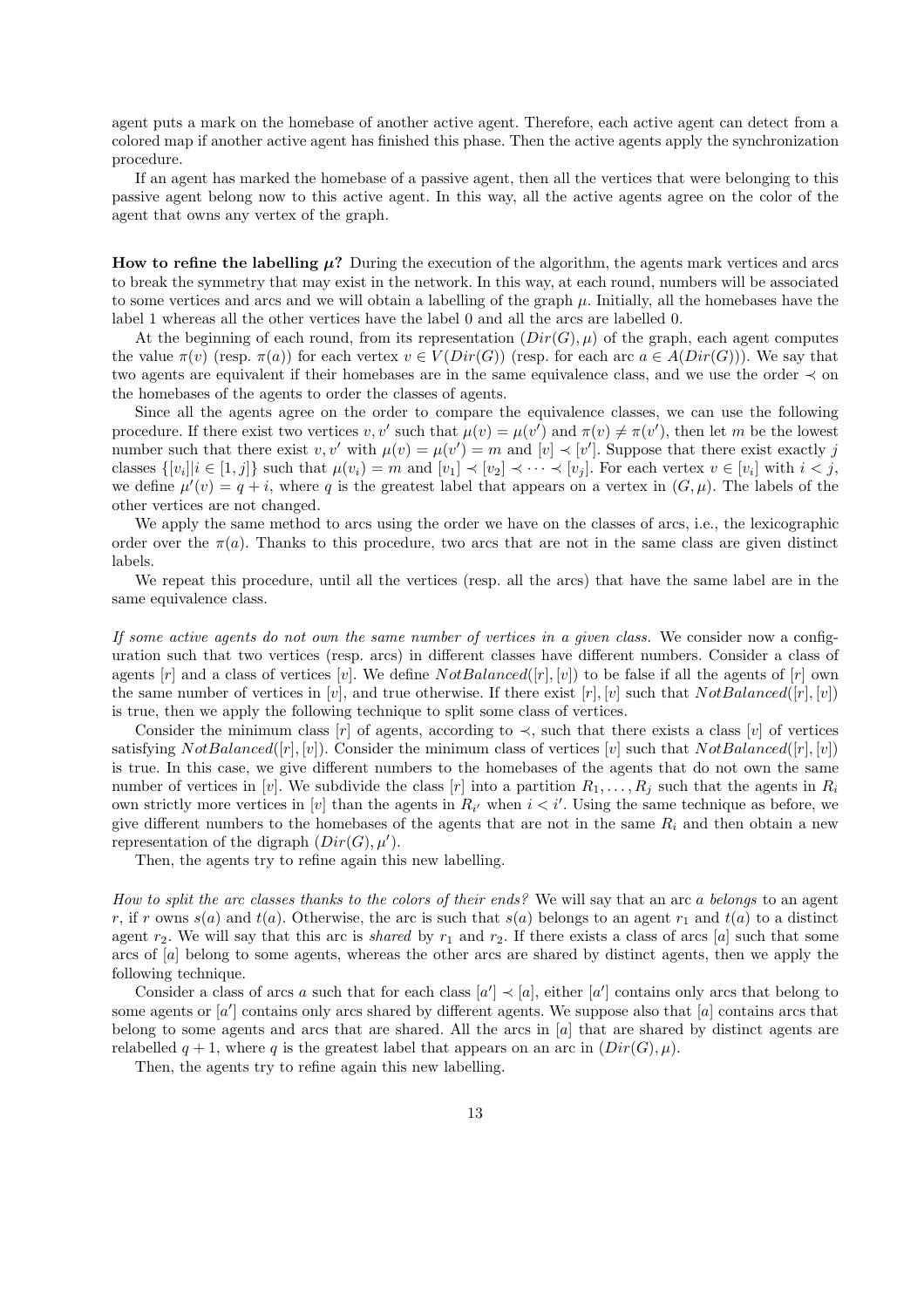Remark 3. Note that to refine the labelling  $\mu$  of the graph  $(Dir(G), \mu)$ , the agents do not have to move in the network. All these computations can be performed only with the information available to each agent. Since all the agents have the same colored map of the network (up to isomorphism) and execute the same algorithm, we know that all the agents will compute exactly the same refined labelling.

If some active agents are in different classes. We suppose now that the labelling  $\mu$  of  $(Dir(G), \mu)$ cannot be refined any more, i.e., two vertices (or arcs) have the same number if and only if they are in the same equivalence class, all the active agents own the same number of vertices in each class and two arcs in a same class are either both owned by some agents, or both shared by distinct agents.

At this point, if the active agents are not in the same equivalence class, we are able to select some agents. Consider all the equivalence classes of active agents that contain a minimal number of agents. Among these classes, we select the class  $[r]$  such that  $\pi(v)$  is minimal, where v is the homebase of r. The agents that do not belong to this class take the label *non-elected* and become passive. The agents of the class [r] remain active and try to increase their territory as explained above. Then they try to refine again the labelling  $\mu$ .



Fig. 4. A colored map of a distributed mobile environment  $(G, \mathcal{E}, p)$  with two agents, the corresponding graph  $(G, \mu)$ and the digraph  $\mathbf{B}_{\Gamma(\mathbf{G}')}(G')$  where  $\mathbf{G}' = (Dir(G), \mu)$ . In the representation of  $(G, \mathcal{E}, p)$  the homebases are represented by double-circled vertices and each vertex belongs to the agent whose homebase has the same color. For sake of clarity, the labels of the arcs in  $(G,\mu)$  and  ${\bf B}_{\Gamma(\mathbf{G}')}(G')$  do not appear.

If  $G' = (Dir(G), \mu)$  is not a covering of  $B_{\Gamma(G')}(G')$ . There exist some configurations where it is impossible to select some agents just by using the representation the agents have of the graph, because there is too much symmetry in the graph.

Example 2. Consider the distributed mobile environment corresponding to the graph represented on Figure 4. We suppose that the agents agree on the colored map of the network and on the graph  $(Dir(G), \mu)$ . We can observe that the labelling  $\mu$  cannot be refined and that  $(Dir(G), \mu)$  does not admit any well-balanced automorphism.

We now explain how active agents can break these symmetries by marking some vertices or arcs. We suppose that the labelling  $\mu$  cannot be refined any more and that all the active agents belong to the same equivalence class.

All the active agents agree on the graph  $\mathbf{G}' = (Dir(G), \mu)$ . All these agents consider the automorphism group  $\Gamma(\mathbf{G}')$  and construct the graphs  $\mathbf{B}_{\Gamma(\mathbf{G}')}(\mathbf{G}')$  and  $\mathbf{G'}/\Gamma(\mathbf{G}')$ . We already know that  $\mathbf{G}'$  is fibred over  $\overline{\mathbf{B}_{\Gamma(\mathbf{G}')}(\mathbf{G}')}$ . If  $\mathbf{G}'$  is not a covering of  $\overline{\mathbf{B}_{\Gamma(\mathbf{G}')}(\mathbf{G}')}$ , it implies that there exist two classes of vertices [v] and  $[v']$  such that  $|[v]| \neq |[v']|$ . Let  $[r]$  be the class of the homebases of the active agents.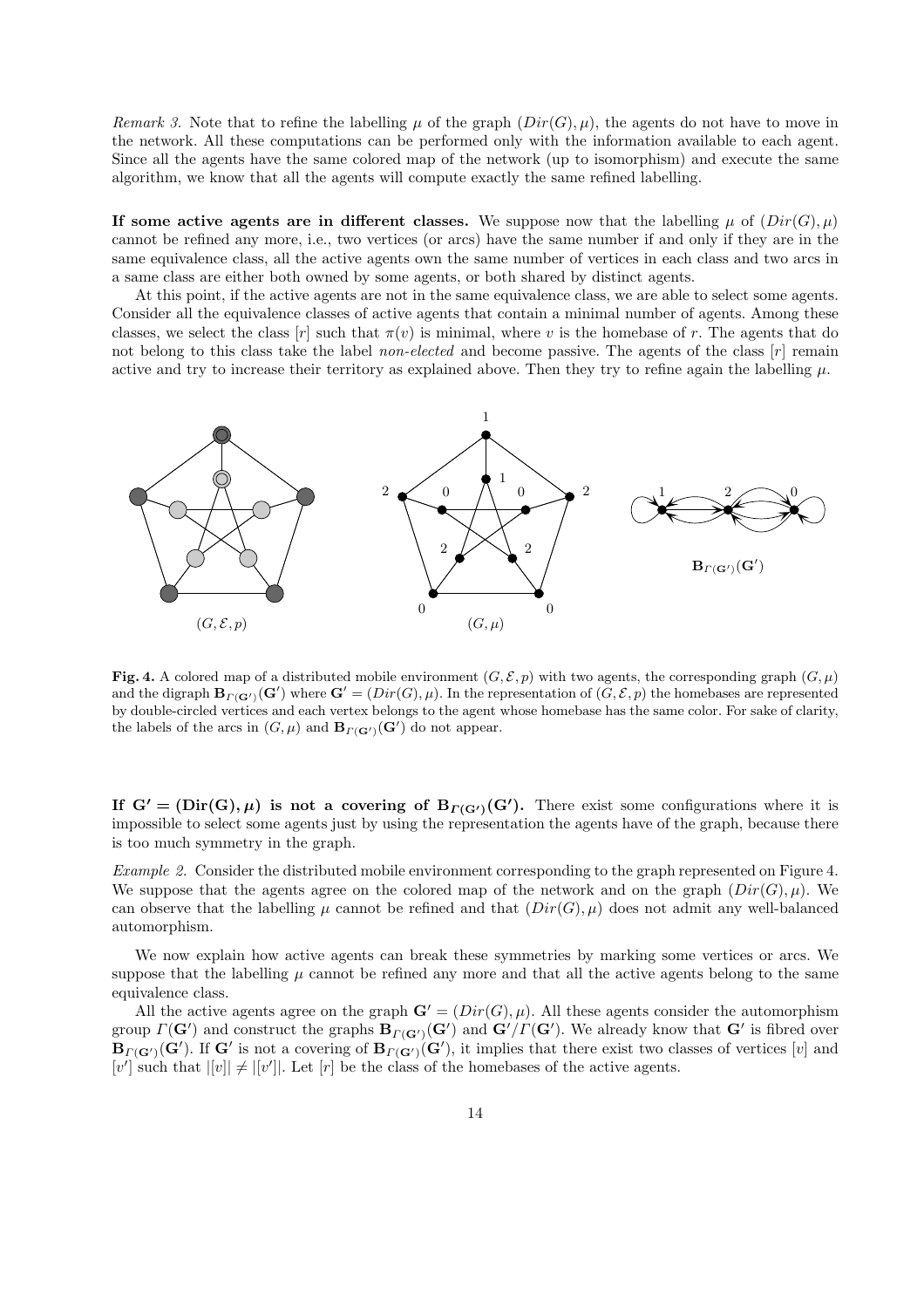Consider a class [v] such that for each class  $[v'] \prec [v]$ ,  $|[v']| = |[r]|$  and  $|[v]] \neq |[r]|$ . We already know that each active agent owns the same number of vertices in [v] and therefore  $||r||$  divides  $||v||$ . Each active agent then marks a vertex it owns that is in  $[v]$ . An agent has finished this round if and only if it has marked exactly one vertex in  $[v]$ : it can be detected from a colored map of the graph. Then, the agents synchronize.

At the end of this round, all the agents give the number  $q + 1$  to the vertices that have just been marked, where q is the greatest label that appears on a vertex in  $(Dir(G), \mu)$ .

Using this new labelling  $\mu'$ , the active agents try to refine the labelling  $\mu'$ , as explained above.

If  $G' = (Dir(G), \mu)$  is not a covering of  $G'/\Gamma(G')$ . We suppose now that the labelling  $\mu$  cannot be refined any more and that all the active agents belong to the same equivalence class. We suppose also that  ${\bf G}'$  is a covering of  ${\bf B}_{\Gamma({\bf G}')}(G')$  but not of  ${\bf G}'/\Gamma({\bf G}')$ . It means that all the equivalence classes of vertices have the same size s, but there exists an equivalence class of arcs  $[a]$  such that  $||a|| > s$ . Instead of marking vertices, we mark arcs in this round.

Each class [a] of arcs of G' corresponds to exactly one arc in  $G'/\Gamma(G')$ . Consider the class of arcs [a] such that for each class  $[a'] \prec [a], |[a']| = s$  but  $|[a]] > s$ . We already know that each active agent owns exactly one vertex in  $[s(a)]$  and one vertex in  $[t(a)]$ . Since  $|[a]| > s$  and since two arcs in the same class are either both owned by an agent or both shared by distinct agents, we know that each arc in [a] is shared.

To select arcs from [a], each agent r just chooses one arc  $a_r$  in [a] such that  $s(a_r)$  belongs to r and then puts a mark with its color on  $t(a_r)$ . An agent has finished this round if and only if it has marked exactly one vertex: it can be detected from a colored map of the graph. Then, the agents synchronize. Once an agent knows what vertices have been marked by the other agents, it knows what are the arcs that have been marked.

At the end of this round, all the agents give the number  $q + 1$  to the arcs that have just been marked, where q is the greatest label that appears on an arc in  $(Dir(G), \mu)$ .

Using this new labelling  $\mu'$ , the active agents try to refine again the labelling  $\mu'$ , as explained above.

If G' is a covering of G'/ $\Gamma$ (G'). At this point, G' =  $(Dir(G), \mu)$  is a covering of G'/ $\Gamma$ (G'). From Proposition 2, it implies that  $\Gamma(\mathbf{G}')$  contains only well-balanced automorphisms, and since we already know that there is no well-balanced isomorphism of  $(Dir(G), \chi_p)$  different from Id, we have  $\Gamma(\mathbf{G}') = \{Id\}.$ Consequently, there is exactly one active agent, since the set of active agents is an equivalence class of the relation induced by  $\Gamma(\mathbf{G}')$  and this agent takes the label *elected*.

#### 4.3 The Characterization

In Section 3, we have shown that if the graph  $(Dir(G), \chi_p)$  admits a well-balanced automorphism, then it is impossible to solve the election problem on  $(G, \mathcal{E}, p)$ . The algorithm described in Section 4.2 is an algorithm that answers that it is impossible to solve the problem if the graph  $(Dir(G), \chi_p)$  admits a well-balanced automorphism, and otherwise it successfully elects an agent: it is an effective algorithm. We have therefore proved the following theorems.

**Theorem 1.** There exists an election algorithm for a distributed mobile environment  $(G, \mathcal{E}, p)$  if and only if  $(Dir(G), \chi_p)$  does not admit a non-trivial well-balanced automorphism.

Proof. The necessary condition comes from Proposition 3.

For the sufficient condition, we just have to prove that Algorithm 1 elects a leader whenever the necessary condition is satisfied. Consider a distributed colored mobile environment  $(G, \delta, \mathcal{E}, p, color)$  such that  $(Dir(G), \chi_p)$  does not admit a non-trivial well-balanced automorphism. Consider an execution of Algorithm 1 on  $(G, \delta, \mathcal{E}, p, color)$ . From Proposition 4, we know that no deadlock can occur within a round.

Initially, all the agents agree on the labelling  $\mu = \chi_p$  of G'. After the initialization, each vertex belongs to exactly one agent and each agent knows the owner of each vertex of the graph.

From Remark 3, we know that each time the active agents refine the labelling  $\mu$  of  $\mathbf{G}'$ , they agree on the new labelling  $\mu'$  of  $\mathbf{G}'$  provided that they agreed on the labelling  $\mu$ . Since the territory of any agent has not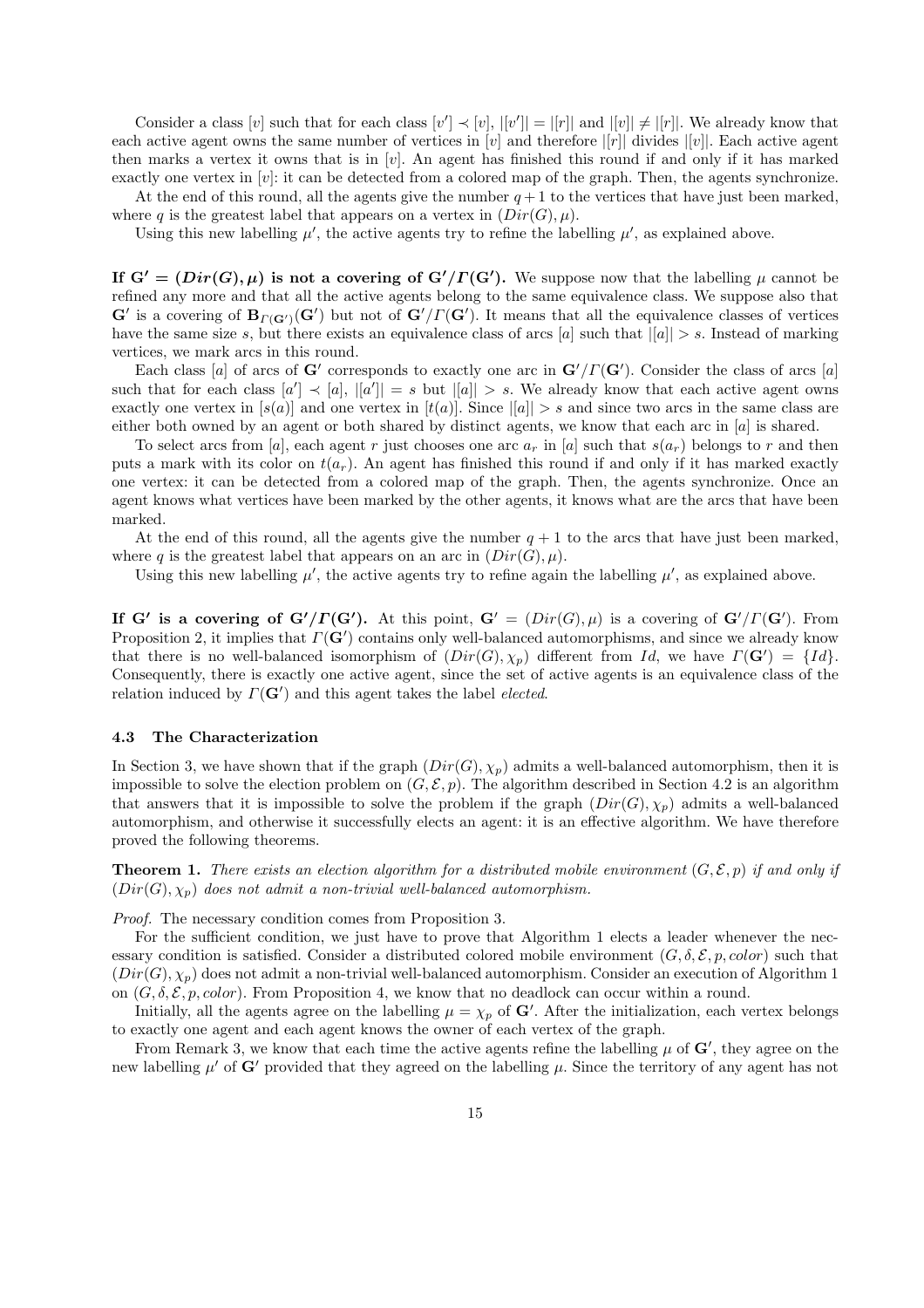changed, the active agents also know the territory of any other active agent and each vertex still belongs to exactly one active agent.

Furthermore, each time the active agents mark some vertices and arcs, they also agree on the new labelling  $\mu'$  of G' whenever they agreed on the labelling  $\mu$  of G'. Since the territory of any agent has not changed, the active agents also know the territory of any other active agent and each vertex still belongs to exactly one active agent.

Finally, when a selection is made between active agents, the labelling  $\mu$  is not modified and consequently, we know that the active agents always agree on the labelling  $\mu$  of  $\mathbf{G}'$ . It is easy to see that after such a phase, once the active agents have marked the homebases of agents that have just been defeated, then each vertex belongs to exactly one active agent and each active agent knows the territory of any other active agent.

Consequently, by induction, we know that after each round, all the active agents agree on the labelling  $\mu$  of  $\mathbf{G}'$ , each vertex belongs to exactly one active agent and each active agent knows the territory of any other active agent.

Note that each time the labelling  $\mu$  of  $\mathbf{G}'$  is refined, then the number of labels given to vertices and arcs by active agents increases. Since the graph  $G$  is finite, we know that the labelling refinment procedure will always terminate. Moreover, each time a selection is made between active agents, the number of active agents decrease. Furthermore, each time active agents mark vertices or arcs, the number of labels given to vertices and arcs by active agents increases. Consequently, there won't be any infinite execution of the algorithm.

Consider now the final configuration of the environment reached after the execution. Suppose that some agent is in the state *elected*. It means that **G'** is a covering of  $\mathbf{G}'/\Gamma(\mathbf{G}')$  and since  $(Dir(G), \chi_p)$  does not admit any non-trivial well balanced automorphism, then from Proposition 2,  $\Gamma(\mathbf{G}') = \{Id\}$ . Consequently, there is exactly one active agent that took the label elected, i.e., the execution has successfully elected an agent.

Suppose now that in the final configuration, no agent has took the label elected. Since  $(Dir(G), \chi_p)$  does not admit any non-trivial well balanced automorphism, we know that all the active agents are executing the loop repeat ... until An agent is elected. Since the execution has terminated, then the labelling  $\mu$  of G cannot be refined any more and we know that all the agents are in the same equivalence class. In this case, we know that  $\mathbf{G}'$  is a covering of  $\mathbf{B}_{\Gamma(\mathbf{G}')}(\mathbf{G}')$ , since otherwise the active agents can select vertices. We also know that  $G'$  is a covering of  $G'/\Gamma(G')$ , since otherwise the active agents can select arcs. Consequently, there is exactly one active agent and this active agent took the label elected, which leads to a contradiction.

Consequently, any execution of Algorithm 1 on  $(G, \delta, \mathcal{E}, p, color)$  succesfully elects an agent. Then Algorithm 1 is an election algorithm for  $(G, \delta, \mathcal{E}, p, color)$ .

The proof of the following theorem follows from Theorem 1 and the fact that the agents can easily reconstruct a map of the graph, as explained in the description of the algorithm.

Theorem 2. Algorithm 1 is an effective election algorithm.

#### 4.4 Complexity of the algorithm

The main goal of this work was to design an effective election algorithm in our model, but it can also be interesting to have a look on the complexity of the algorithm. The traditional coast measures for mobile agents are the number of agents moves (edge traversals) and the amount of time.

To determine the amount of time, we make the following assumptions : the time needed by an agent to perform computations is equal to zero time unit, whereas the time needed by an agent to traverse an edge is equal to one time unit. The time complexity of the algorithm is the time consumed by an execution of the algorithm under these assumptions. In other words, we do not take into account the computation time of each agent, and we suppose that all the agents traverse all the edges at the same speed. Note that the correctness of our algorithm does not rely on these assumptions.

The following proposition gives a bound on the worst case complexity of our algorithm.

**Proposition 5.** Consider a distributed mobile environment  $(G, \mathcal{E}, p)$  where  $|V(G)| = n$ ,  $|E(G)| = m$  and  $|\mathcal{E}| = k$ . If the election problem cannot be solved in this environment, the agents detect it in  $O(mk)$  moves in time  $O(m)$ . Otherwise, the protocol successfully elects a leader with  $O(mn \log k)$  moves in time  $O(mn)$ .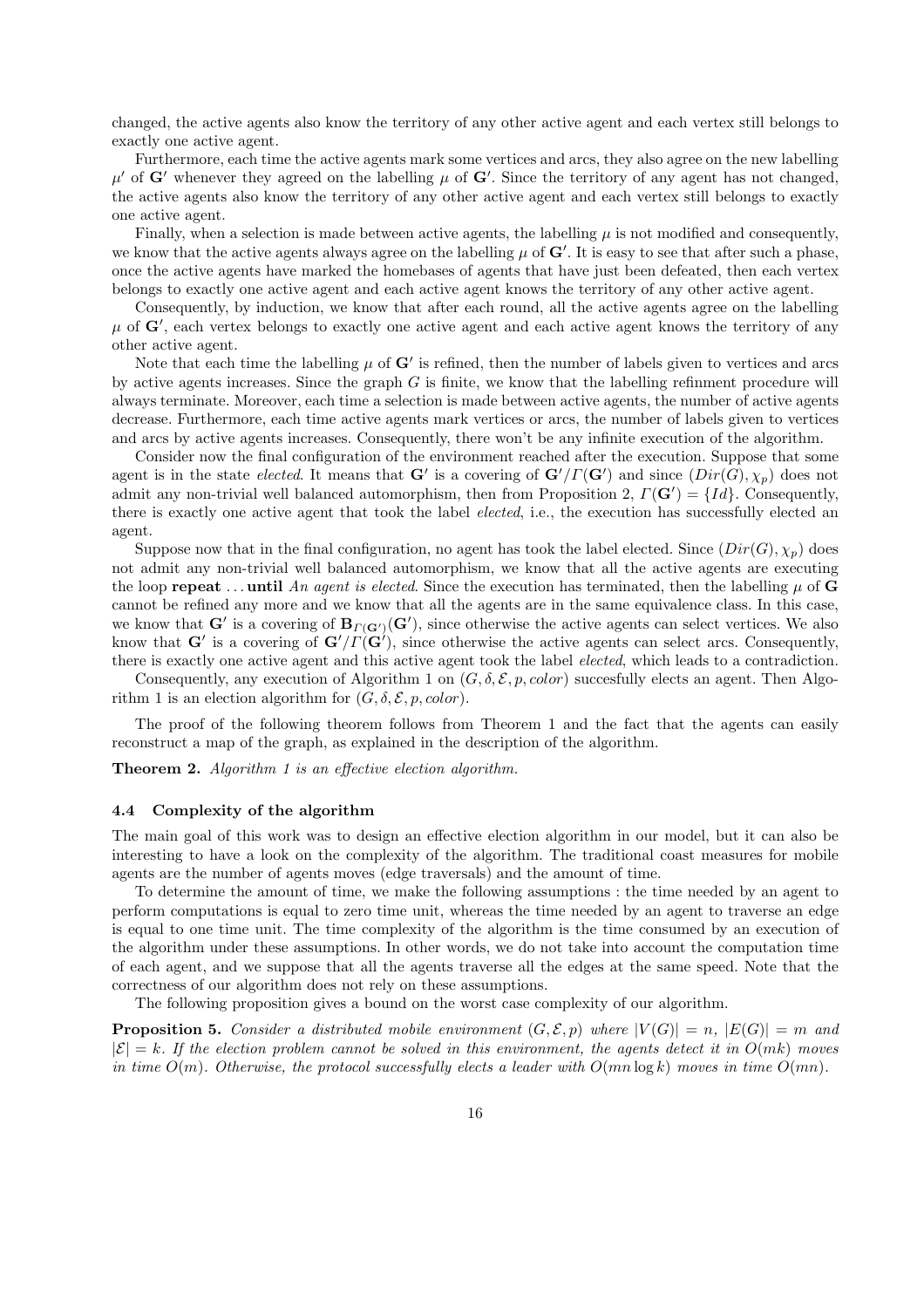Proof. To perform the first traversal of the graph, each agent will traverse each edge exactly twice: it can do it in  $O(m)$ . After this traversal, each agent has a map of the graph, and it can check if the problem can be solved. If it is not possible to solve the problem, the agents just need to do this traversal of the graph to give a correct output: it can be done in  $O(mk)$  moves in time  $O(m)$ .

In the following, each time an agent has to check the state of the different vertices, it can use the map of the graph it has reconstructed: it can do it in  $O(n)$  moves. The initialization phase of the algorithm can be performed in  $O(mk)$  moves in time  $O(m)$ .

We will consider different phases in the execution of the algorithm. Each time we select a class of agents, we go from phase i to phase  $i + 1$ . Let  $k_i$  denotes the number of active agents at phase i: we know that  $k_{i+1} \leq k_i/2$ , and therefore, there is at most log k phases during each execution of the algorithm.

To perform the synchronization between agents, each active agent has to do a few traversals of the graphs that can be performed in  $O(n)$ , and therefore, each time the synchronization procedure is applied during the phase i, it can be done in  $O(nk_i)$  moves with time  $O(n)$ . The time needed by the agents to mark the homebases of the agents that become passive at the end of the phase  $i - 1$  and to synchronize can be done in  $O(nk_i)$  moves with time  $O(n)$ . The total time complexity for the territory acquisition is  $O(n \log k)$ .

During the whole execution, the agents will perform at most  $n$  times the procedure to mark vertices and m times the procedure to mark arcs. Each time the active agents mark some vertices or some arcs, each agent do its traversal and apply the synchronization procedure in  $O(n)$  time (note that even when the agents mark arcs, they do a traversal to visit all the vertices and not all the arcs). The time complexity is therefore  $O(nn) + O(mn) + O(n \log k) = O(mn)$ .

During each phase, some vertices and arcs can be marked. Consider a class  $[x]$  of vertices or arcs of size s at the beginning of the phase i. If during the round, there exists a class of vertices or arcs of size lower than  $k_i$ , some agents will be selected and therefore we go to phase  $i + 1$ . Consequently, during the phase i, each active agent mark at most  $s/k_i$  vertices or arcs in [x], They can do it in  $O(s/k_i * n * k_i) = O(sn)$  moves. Since the sum of the sizes of all classes of vertices and edges is  $O(m)$ , the agents need  $O(mn)$  moves in each phase to mark vertices and arcs and to synchronize.

Consequently, the total number of moves in one phase is  $O(nk_i) + O(nn) + O(mn) = O(mn)$ . Therefore, the total number of moves to execute the algorithm is  $O(mn \log k)$ . □

## 5 Final Remarks

In this paper, we have characterized the distributed mobile environments where the election problem can be solved. The algorithm we present to solve the problem is an effective algorithm: we give a positive answer to the question stated in [BFFS03]. Since election and rendezvous are two equivalent problems, we also have characterized the mobile distributed environments where the rendezvous problem can be solved in our model.

One can observe that the algorithm and the results presented in this paper can be adapted to other kinds of distributed mobile agent systems. Indeed, the algorithm rely on the two following assumptions :

- each agent can reconstruct a map of the graph with the position of the homebases and can know the exact position of its homebase,
- it is possible to identify the author of a message written on the whiteboard of some vertex.

Consequently, if we consider an anonymous mobile agent system where each agent knows initially the network (a map of the graph with the port-numbering function) and its position in the network, then we can solve election and rendezvous if and only if the digraph  $(Dir(G), \chi_p)$  does not admit any non-trivial well-balanced automorphism. In order to identify the author  $r$  of a message written at a vertex  $v$ , it is sufficient that the message contains the port-numbers that appear on a path between the vertex v and the homebase  $p(r)$  of  $r$ . Therefore, if we consider anonymous systems with sense of direction, as considered by Barrière et al. in [BFFS06], we have the same results as in our model, since sense of direction enables each agent to build a map of the network.

In our model, the labels are mutually incomparable. In the quantitative world, we usually suppose that there is always an order between two elements. Between these two extremal cases (a total order or no order